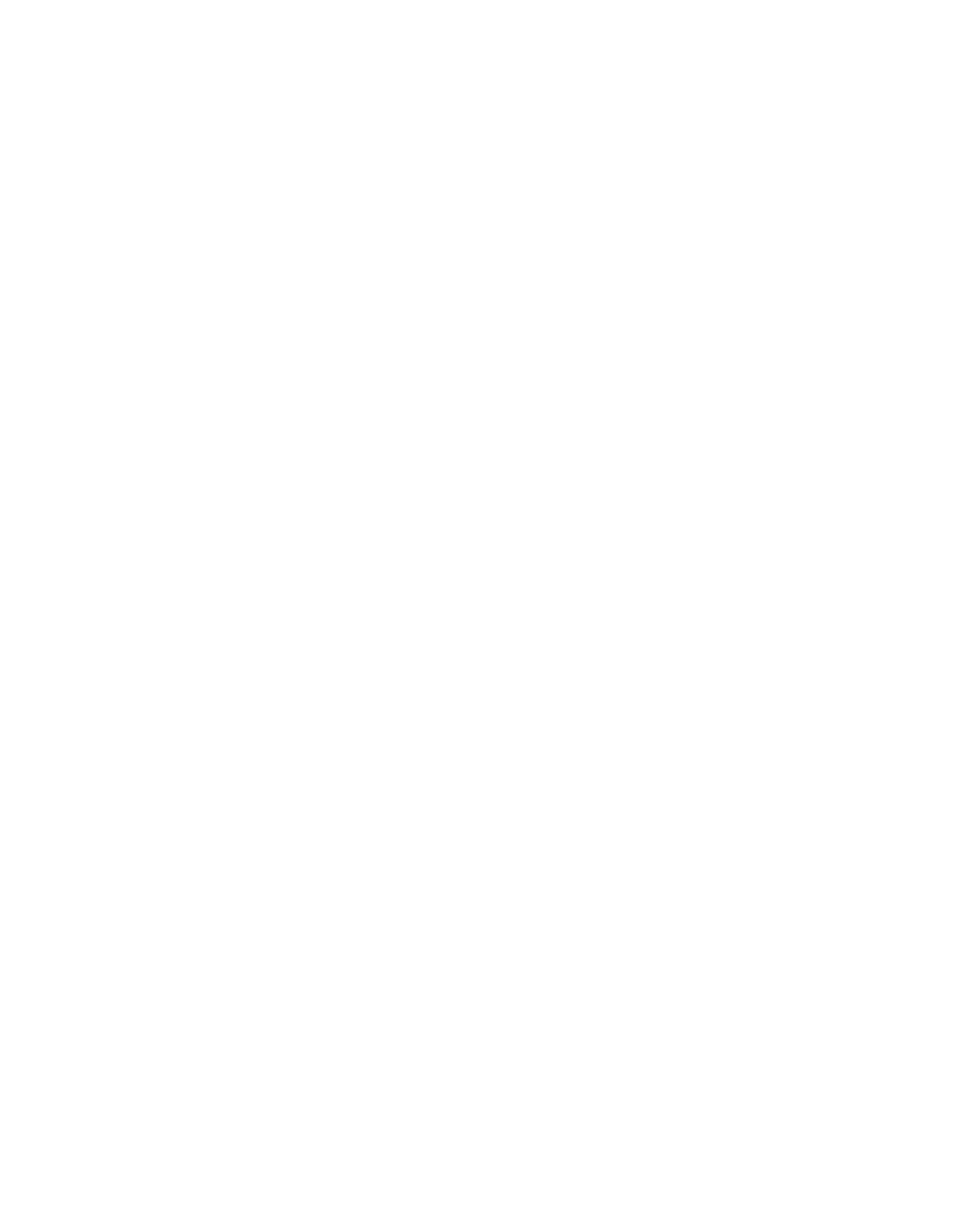## **Table of Contents**

**Overview** 

Preamble

- Article 1 Recognition
- Article 2 Definitions
- Article 3 Association Prerogatives and Responsibilities
- Article 4 Miscellaneous
- Article 5 Faculty Evaluation Process
- Article 6 Classroom observations by administrators
- Article 7 Grievances Regarding Annual Performance Evaluations
- Article 8– Grievances –Other Than Annual Performance Evaluations
- Article 9 Academic Faculty Workload
- Article 10 Faculty Workload Assignments
- Article11 Academic Year and Instructional Days
- Article 12 Additions to the Workforce
- Article 13 Reassignment
- Article 14 Salary
- Article 15– Benefits
- Article 16 Emergency/Temporary Faculty Appointments Applied to Tenure
- Article 17 Conclusion of Negotiations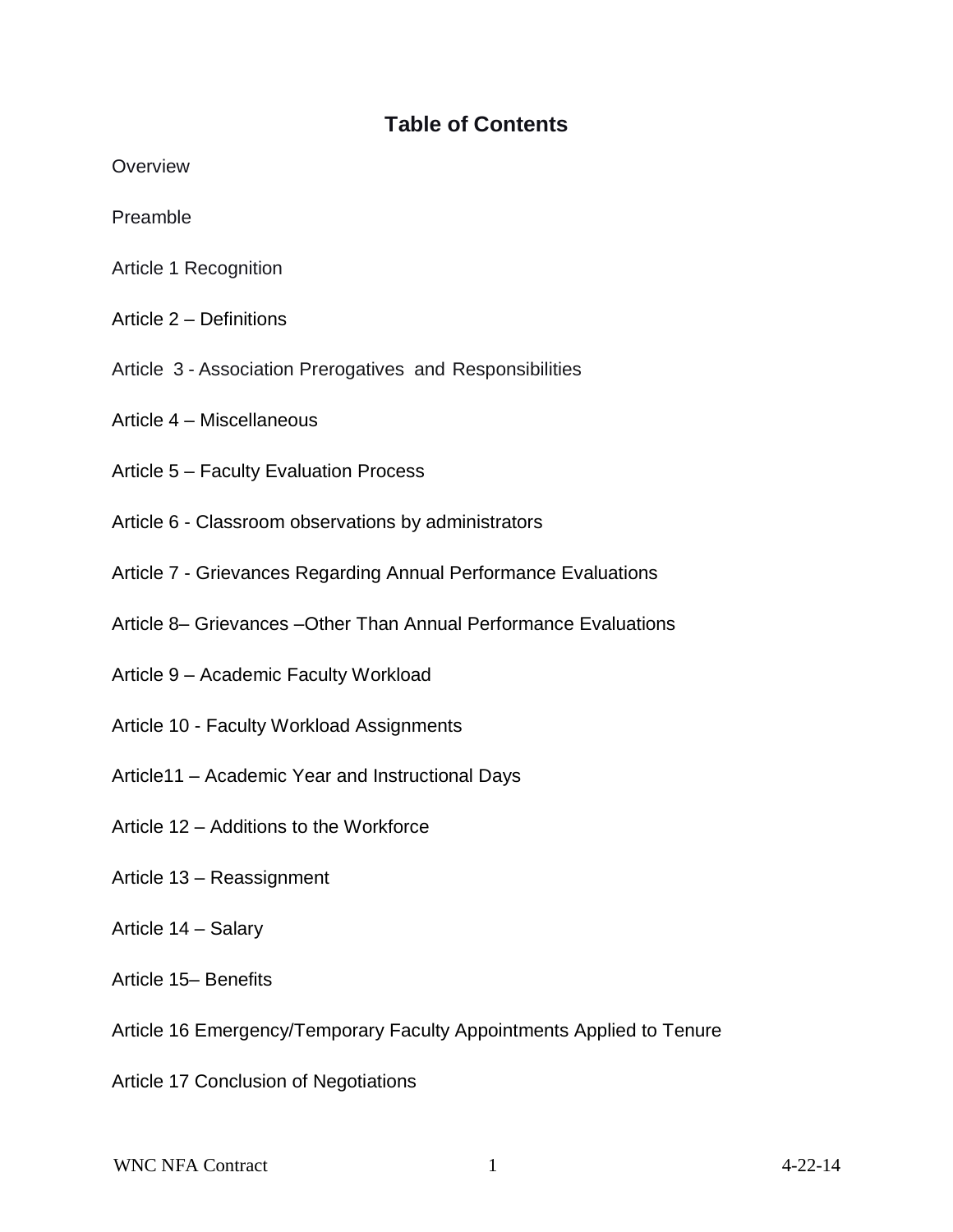## **Overview**

The parties to this agreement are the Board of Regents (BOR) of the Nevada System of Higher Education (NSHE) acting on its behalf and on behalf of the Western Nevada College (WNC), (hereinafter collectively and individually called "administration"), and the Western Nevada College Nevada Faculty Alliance, (hereinafter called "WNC-NFA").

## **Preamble**

The intent of both parties in carrying out their responsibilities is to promote the quality and effectiveness of education at WNC and to establish an orderly procedure for the resolution of differences between the NSHE and the faculty who are members of the bargaining unit. These objectives are best accomplished by a good faith, cooperative and collegial relationship in the Nevada System of Higher Education (NSHE). This Preamble being a statement of intent is not subject to the grievance procedures contained in this Agreement.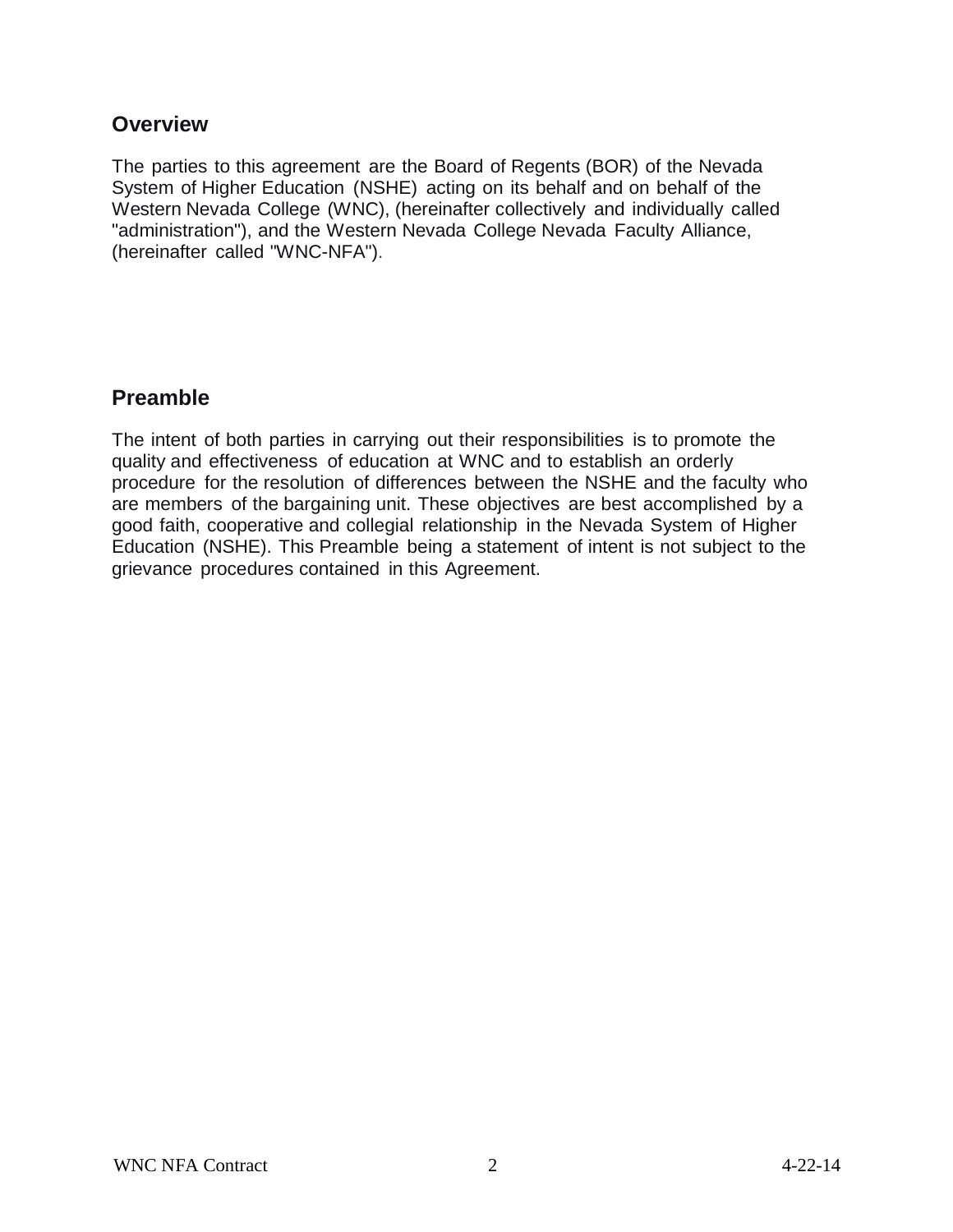# **Article 1 Recognition**

NSHE hereby recognizes that the WNC-NFA has been elected as the sole and exclusive representative for purposes of collective bargaining activities as described in the Board of Regents Handbook for all academic faculty employed by WNC in the professional service of the NSHE for a period exceeding six months at .50 FTE or more, but excluding adjunct faculty members and administrative faculty.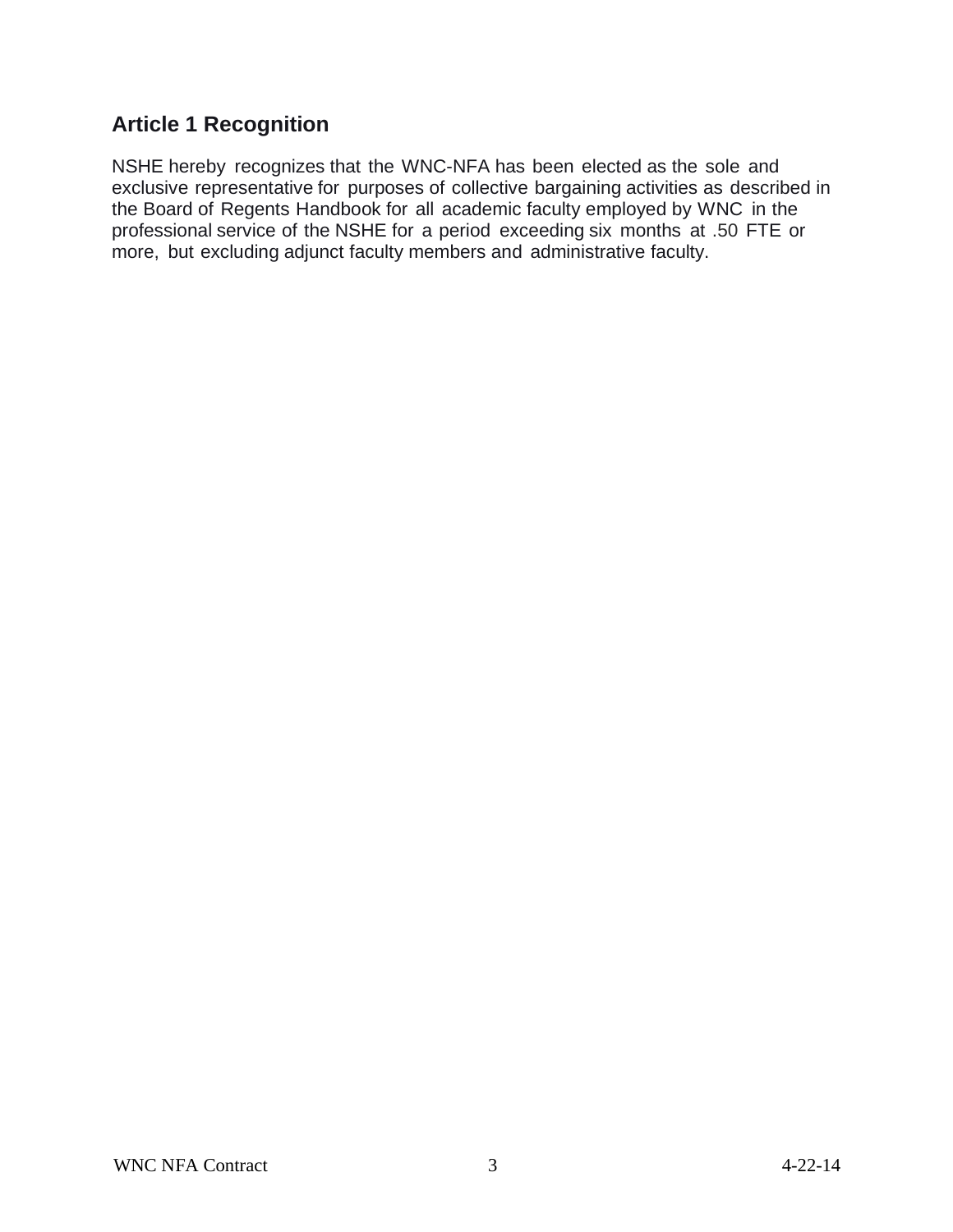## **Article 2 – Definitions**

- "A" Contract faculty that work a standard work week, year round, and earn annual leave
- "B" Contract -faculty that work a 171 day contract and are not eligible for annual leave
- Academic Faculty all professional employees holding academic professional contracts (.5 FTE or more; instructional faculty, counseling faculty, library faculty as authorized by the Board of Regents Handbook)
- Academic Director Administrative faculty who are responsible for all functions of an academic division
- Academic Program An academic program or curriculum is defined as a set of courses and requirements that result in a degree or a certificate, or a set of courses and requirements that form a substantial part of any degree or curriculum (i.e. general education)
- Academic Projects Specific projects designed to increase student learning, student participation in and completion of academic programs, and specific projects and programs designed to enhance student life and experience at WNC
- Academic Year -the period between the beginning of the academic term in the fall and the end of the academic term in the spring
- Administrative Faculty -Administrators holding faculty contracts where teaching is not their primary responsibility
- Administrator any Director, Dean, Vice President, or professional employees in the President's Office, confidential, supervisory or managerial employee or assistant to any of the above named administrators.
- Bargaining Unit -faculty members who are covered by the NFA contract
- Benefits compensation, holidays, and employee leave
- Calendar Year January 1 through December 31
- Contact Hours a unit of instruction whereby faculty are involved with students in a course or laboratory/clinical setting
- Credit Hours a unit assigned to a course that is based upon the amount of contact hours
- Dean an administrator holding the position title Dean or the responsibilities equivalent to Dean level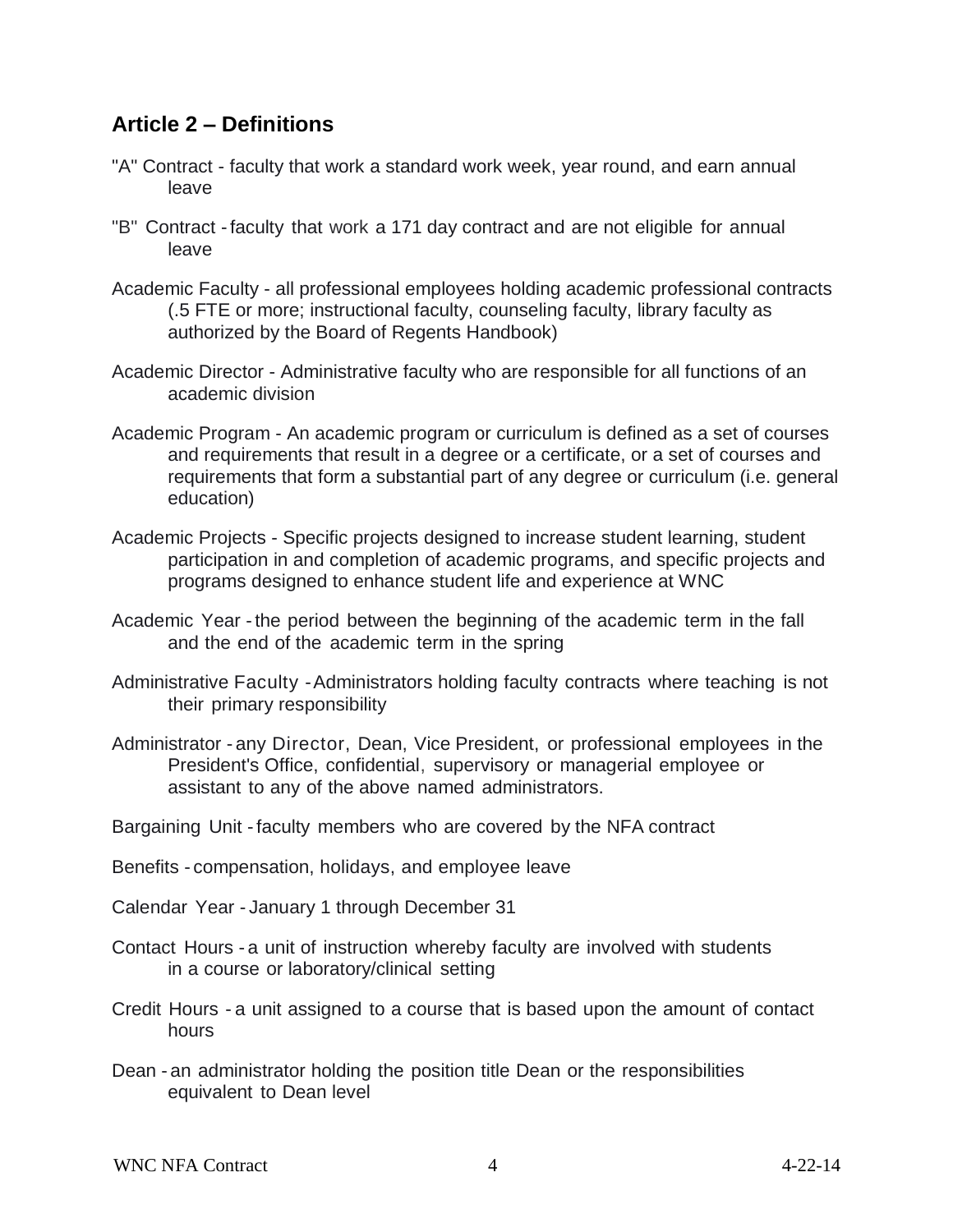- Duty Days the 171 days of a contract that faculty are required to work per academic year
- Fiscal Year July l-June 30
- Full-time Equivalent (FTE) -faculty who are contractually full-time (1.0)
- Grievance a written complaint filed by a faculty member that alleges an act or omission by the WNC Administration resulting in an adverse impact on their employment conditions
- Grievance Counting Days working days excluding the first day, but including the last day
- Instructional Full Load 30 instructional units per academic year
- Instructional Unit 50 minute lecture hour per week OR 15/18 of a lab hour OR 15/20 of a practicum or clinical hour

Liaison - an individual that provides communication or cooperation between entities

- Overload compensation paid for work provided beyond the contractdetermined 'instructional full load'
- Plus Days days assigned to do work beyond the designated 'duty days'
- Reassigned Time teaching load that is reduced in consideration of the performance of administrative duties
- Salary monetary compensation for base contract work completed for NSHE
- Stipend monetary compensation for special services rendered beyond the base contract
- Teaching Faculty faculty members who assume teaching as their primary work responsibility
- Tenured faculty who have been granted tenure by the Board of Regents
- WNC-Nevada Faculty Alliance collective bargaining agent for faculty members at WNC
- Working Days traditional Monday through Friday, non NSHE defined holidays, unless traded for Saturday and/or Sunday
- Workload teaching and other academic assignments that are contractually determined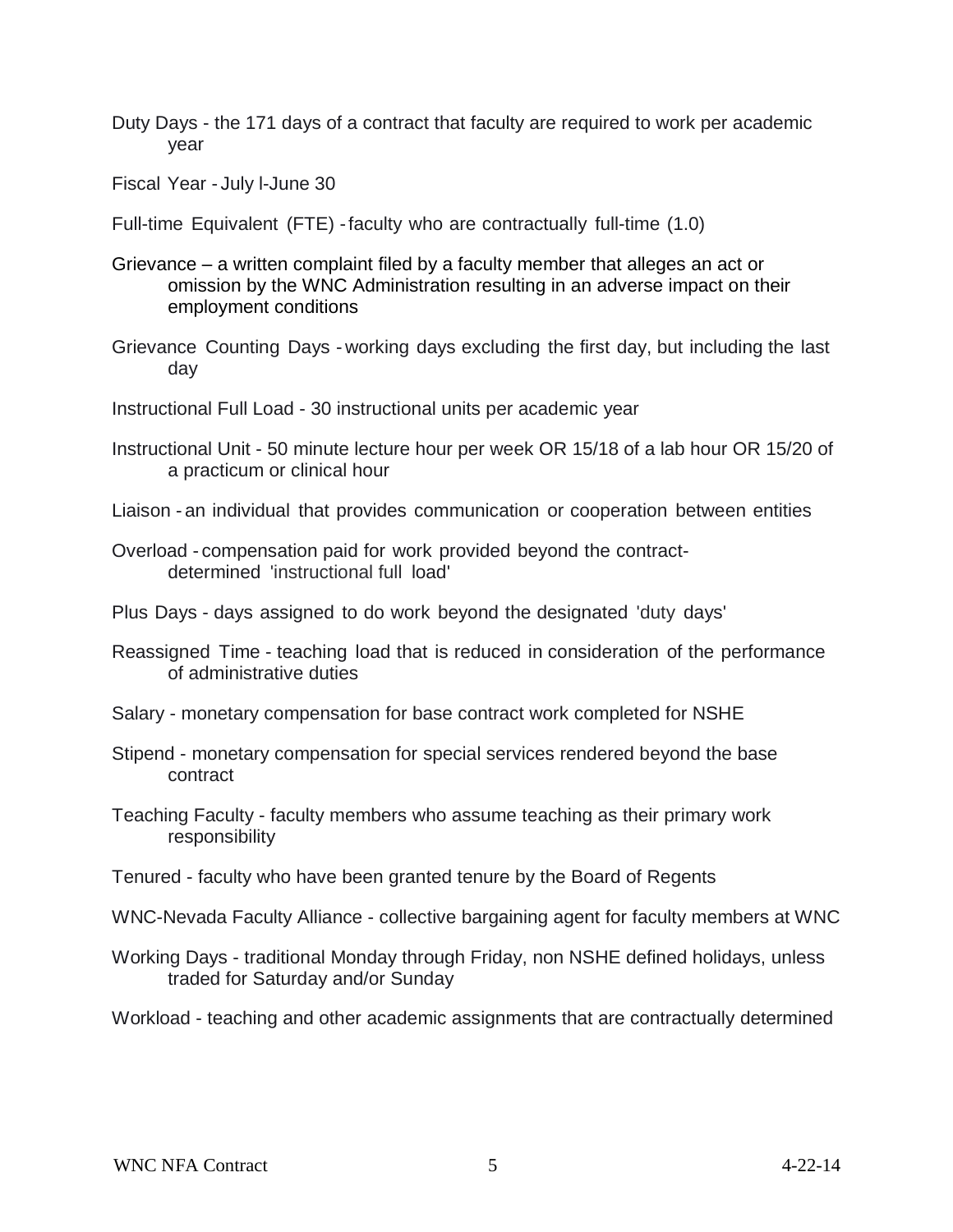## **Article 3 Association Prerogatives and Responsibilities**

### 3.1 Non-Discrimination

3.1.1. Both the NSHE and the WNC-NFA agree that the provisions of this Agreement shall be applied uniformly to all members of the bargaining unit as applicable. The NSHE agrees that it will not discriminate against any member of the bargaining unit with respect to hours, wages, or any other terms and conditions of employment as described in the Board of Regents Handbook and in this Contract by reason of membership in the WNC-NFA, participation in any lawful activities of the WNC-NFA, or any grievance, complaint or proceeding under this agreement.

3.1.2. The WNC-NFA agrees that it will represent all members of the bargaining unit fairly and without reference to membership in WNC-NFA. WNC-NFA asserts that membership in the WNC-NFA is not compulsory and that members of the bargaining unit have the right to join or not join the WNC-NFA as each may decide. Neither WNC-NFA nor NSHE shall coerce or discriminate against any faculty member in the exercise of such right.

## 3.2 Contract Administration Training/Attendance at Conventions

WNC-NFA shall have a total of up to twenty (20) working days paid leave per year to be distributed by WNC-NFA to delegates to attend contract administration/training conventions. Participation by any one individual will not exceed five (5) working days per year. Each person who will be absent has the responsibility to arrange for a qualified replacement and WNC shall not be liable for any compensation for the replacement. WNC-NFA shall provide ten (10) working days' notice to the President of WNC, or designee, and to the supervisor of the individuals who are seeking to attend such programs and the identity of the replacements. It is expected that the President, or designee, will approve such requests or present reasons for denial to the faculty member.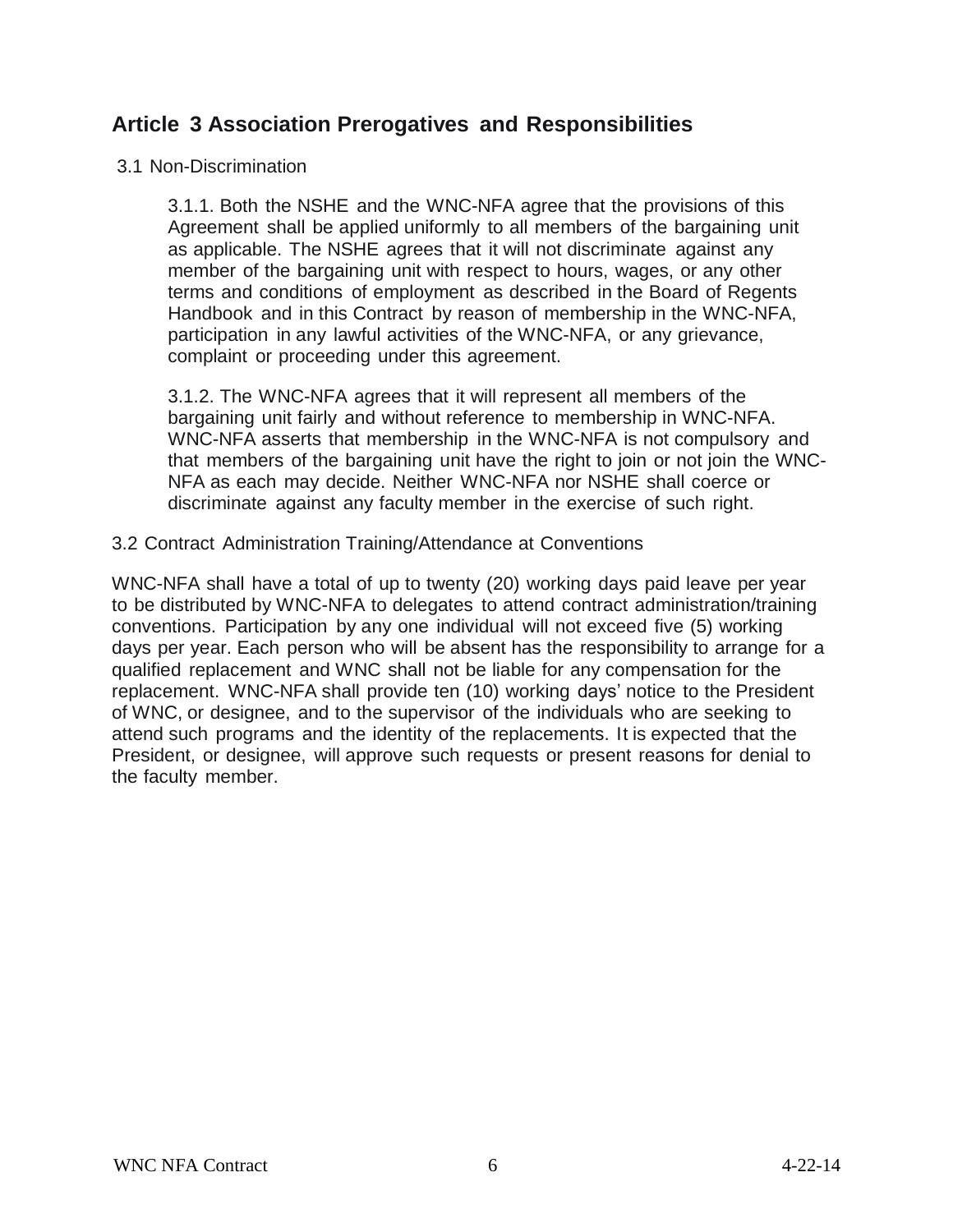## **Article 4 – Miscellaneous**

### 4.1 Completeness of Contract

This writing constitutes the entire Contract between the parties, and no oral statement shall add to or supersede any of its provisions; nor shall any action or practice under this Contract modify its clear terms unless expressly agreed to in writing by the parties.

### 4.2 Savings Clause; Severability

All provisions of this Contract shall be applicable, performed or enforced only to the extent permitted by law. In the event that any provision of this Contract is or shall at any time be found by a tribunal of competent jurisdiction to be contrary to law, all other provisions of this Contract shall remain in force and effect, and the parties shall meet for the purpose of negotiating a substitute for the void provision. "Law" as used herein shall include statutory laws, executive orders and other rules properly adopted which have the force and effect of law.

#### 4.3 Individual Faculty Contracts

Individual faculty contracts shall be consistent with this Contract.

#### 4.4 Bargaining on a Successor Contract

The parties agree to commence bargaining for a successor Contract at a time and place mutually convenient to the parties.

#### 4.5 Duration

This Contract shall become effective July 1, 2014 and shall remain in effect until the close of business on June 30, 2017. By the mutual agreement of the WNC-NFA and the WNC Administration, this Contract may be reopened for minor modifications which will be handled by a memorandum of understanding.

#### 4.6 Choice of Laws and Choice of Forum

Any legal dispute brought under this Contract shall apply the laws of the State of Nevada in interpreting this Contract as well as in enforcing the same, without giving effect to its conflict of law principle. Any action filed to litigate any element of this agreement or to seek the interpretation thereof shall be filed in the 1<sup>st</sup> Judicial District Court in Carson City, State of Nevada, unless preempted by federal law in which case it shall be filed in the U.S. District Court for the District of Nevada.

#### 4.7 Lawful Disclosure

Any disclosure of information that is prohibited herein shall be allowed if done pursuant to lawful subpoena or court order.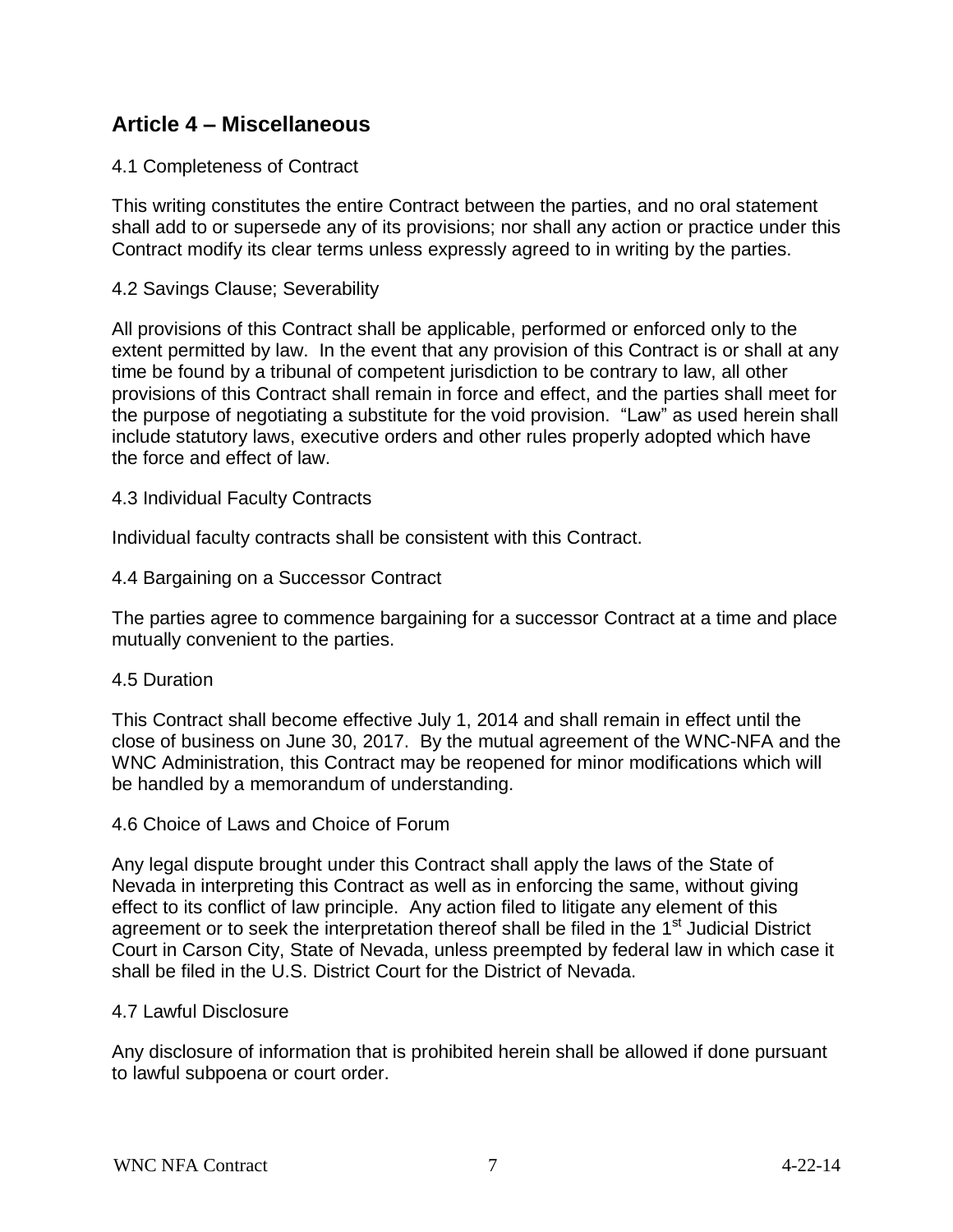#### 4.8 Fiscal Consideration

In the event that NSHE financial status is seriously impacted by the passage of any state or federal law, which restricts the budget of any of the special assignments provided for in this Contract, the release time equivalencies and/or stipends may be open for renegotiation. Any such renegotiation shall have general application and not individual application.

#### 4.9 Employee Management Committee

During the course of this Contract, the WNC President will form an Employee Management Committee (50% academic faculty) to address issues which may arise regarding faculty welfare.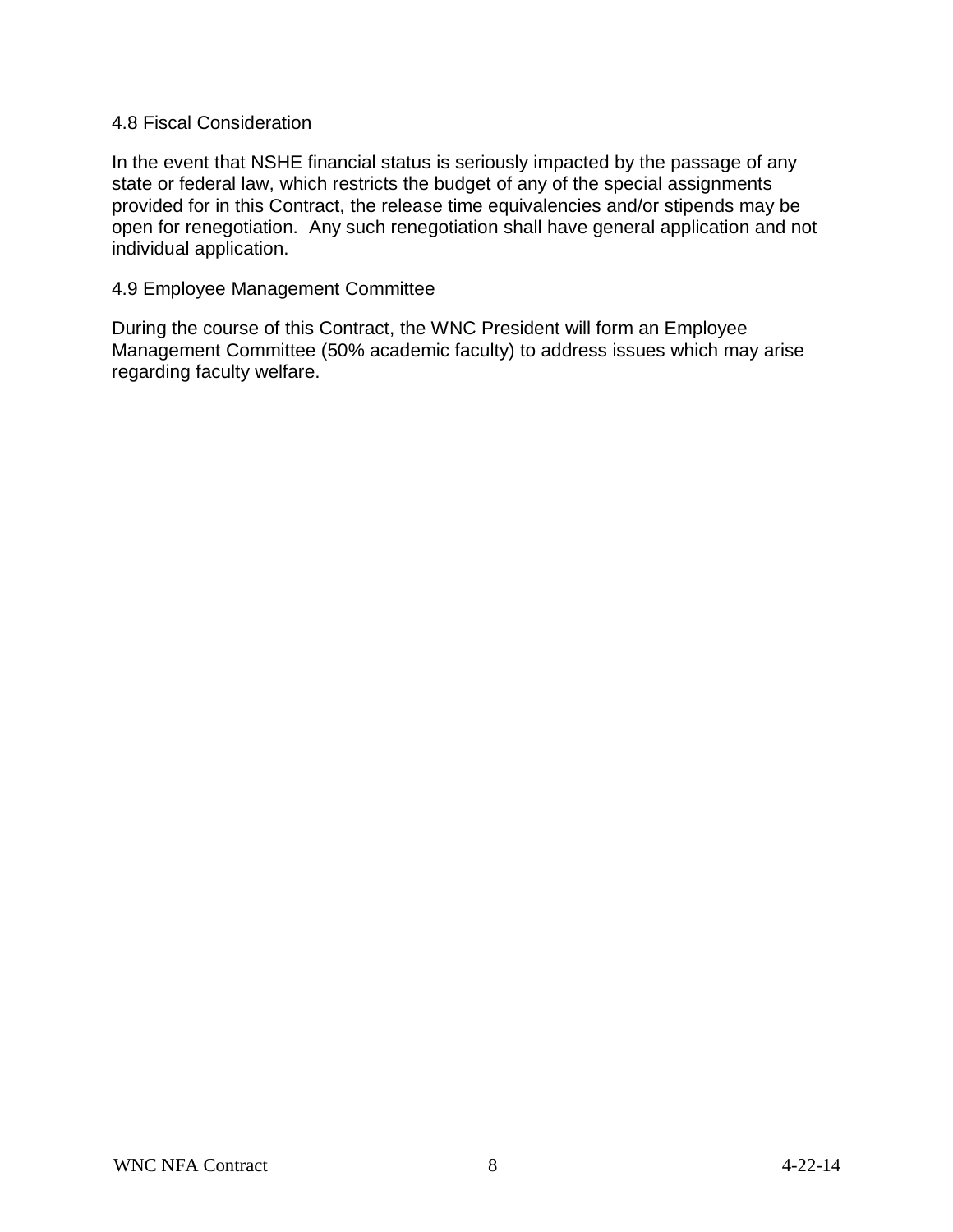# **Article 5 – Faculty Evaluation Process**

## 5.1 Overview

The faculty evaluation cycle is the academic year. The faculty evaluation process will consist of an annual plan to set goals for the academic year (due 9/1 of each year), a self-evaluation to determine the completion of the criteria as set forth in the annual plan (due 4/1 of each year), and an administrative classroom observation in accordance with Article 6 - Classroom Observations by Administrators. The 2014 spring semester will be included in the 2014-2015 evaluation cycle.

#### 5.2 Authority

5.1.1. The appropriate vice-president will be the final authority for faculty evaluations.

5.1.2. Directors will coordinate the evaluation process and assign a rating.

## 5.3 Annual Plan

5.3.1. Faculty members are to complete their annual plan by September  $1<sup>st</sup>$ . The annual plan sets measurable criteria by which the faculty member notifies their director and the administration of their professional intent for each academic year. Annual plans are to address goals related to teaching, professional development, college-wide involvement, and community participation.

5.3.2. The criteria set forth in the annual plan are the result of a collaborative effort by the administration and the Academic Faculty Senate. The WNC president shall create a committee to establish, review and modify the faculty evaluation criteria. This committee shall consist of at least 50% tenured faculty. The criteria shall reflect and support goals as described in the College Mission Statement. The criteria should be broad enough in scope that students, faculty members, and the needs of the College are adequately met.

5.3.3. Once established, annual plans may be modified by the faculty member as situations or circumstances warrant. It is the responsibility of the faculty member to keep their director apprised of any changes to the annual plan. The most current annual plan shall be used as the evaluative tool in the annual evaluation.

#### 5.4 Annual Evaluation Process

5.4.1. By April 1<sup>st</sup>, faculty members will complete their self-evaluation. The selfevaluation completed should reflect the completion of the criteria as set forth in the annual plan.

5.4.2. The director shall use the contents of the annual self-evaluation, student evaluations, classroom observation(s), and elements of the faculty member's annual plan to designate a rating for the faculty member. A minimum of one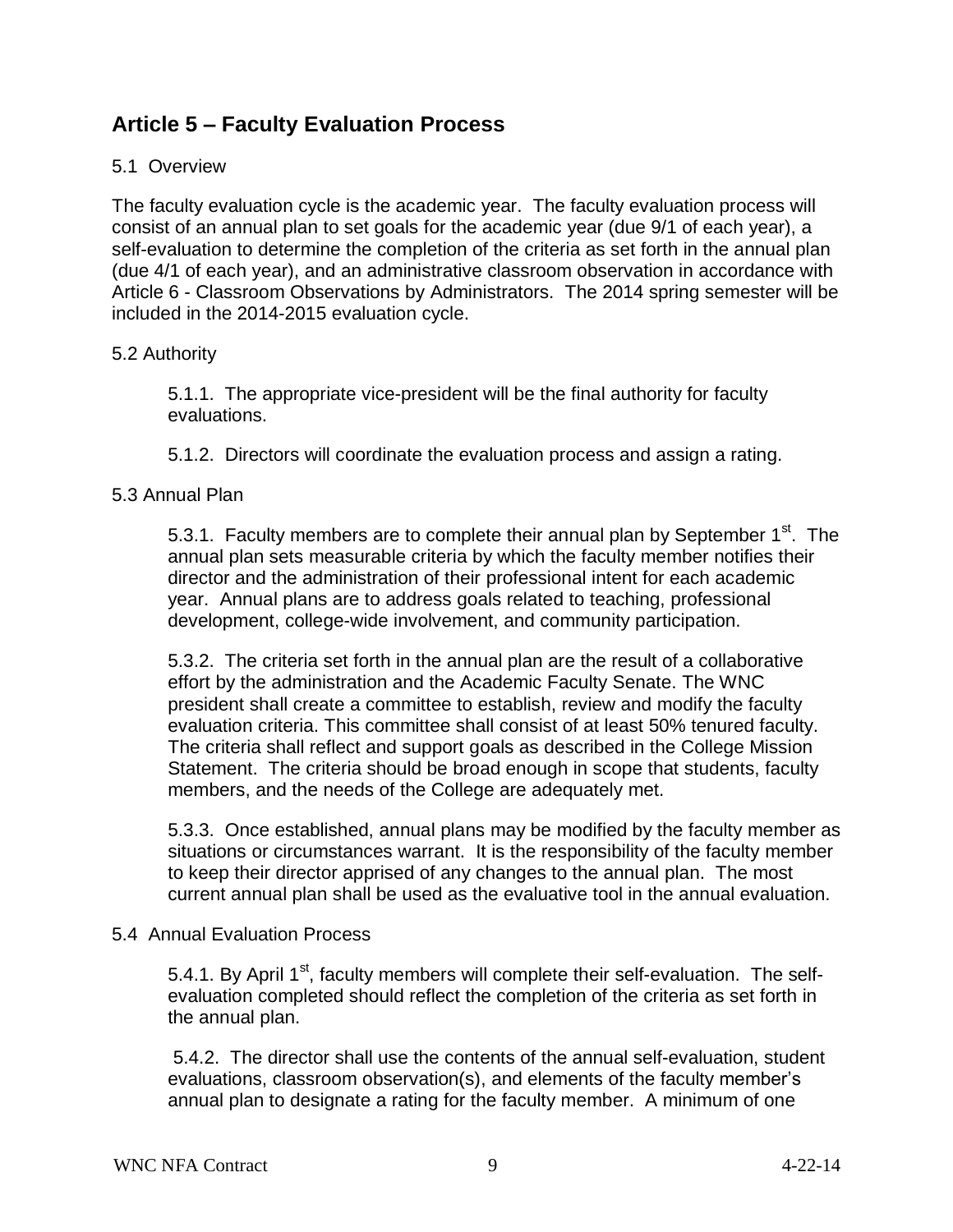class observation will be conducted per academic year for tenured faculty. For non-tenured faculty, a minimum of one class observation will be conducted per academic semester. The director shall provide for a confidential process by which the faculty member can review his or her annual evaluation once it is complete and signed.

5.4.3. The director will schedule a meeting between the two parties to review the contents of the evaluation. The faculty member will review the annual report and attach their signature indicating they have read the annual evaluation.

5.4.4. Prior to the review by the vice-president, either party may request a fulltime faculty evaluation committee read, verify, and comment on the evaluations.

5.4.5. The appropriate vice-president shall review the contents of the selfevaluation written by the faculty member and the ratings assigned by the director. The vice-president may, at his or her discretion, adjust the ratings.

5.4.6. Annual reports may be used to incorporate recommendations made during the evaluation process and/or to mentor faculty. After an annual evaluation process has been signed off by the director, the vice-president, and the faculty member, the evaluation cycle is considered complete and final.

#### 5.5 Unsatisfactory Evaluations of Tenured Faculty

5.5.1. Formation of Faculty Support Committee: If, after the completion of the above process and the process set forth in Article 7 of this contract (if applicable), a tenured faculty member covered by this Contract has received a first unsatisfactory evaluation, the evaluator will, with the agreement of the faculty member, create a three (3) person committee for the purpose of working with the faculty member to improve his/her performance. The faculty member shall choose one (1) member of the committee; the evaluator shall choose another member. The two (2) members thus chosen shall meet and choose a third (3rd) member for the committee from an instructional discipline similar to the faculty member's. All members of the faculty support committee shall be tenured faculty. All participants in the meeting or hearing must comply with confidentiality requirements related to personnel matters.

5.5.2. Duties of Faculty Support Committee: During the semester following the unsatisfactory evaluation, the faculty support committee shall meet with the evaluator to determine the basis for the unsatisfactory evaluation. The committee, with the cooperation of the evaluator, will prepare objectives to be met by the faculty member in regaining a satisfactory level of job performance. The faculty support committee shall then meet with the faculty member for the purpose of preparing a plan to meet the objectives the committee has developed. The faculty member shall be given the opportunity to suggest revisions to the objectives, and the committee shall decide whether these are appropriate. The plan will then be recommended to the evaluator for approval. The faculty support committee shall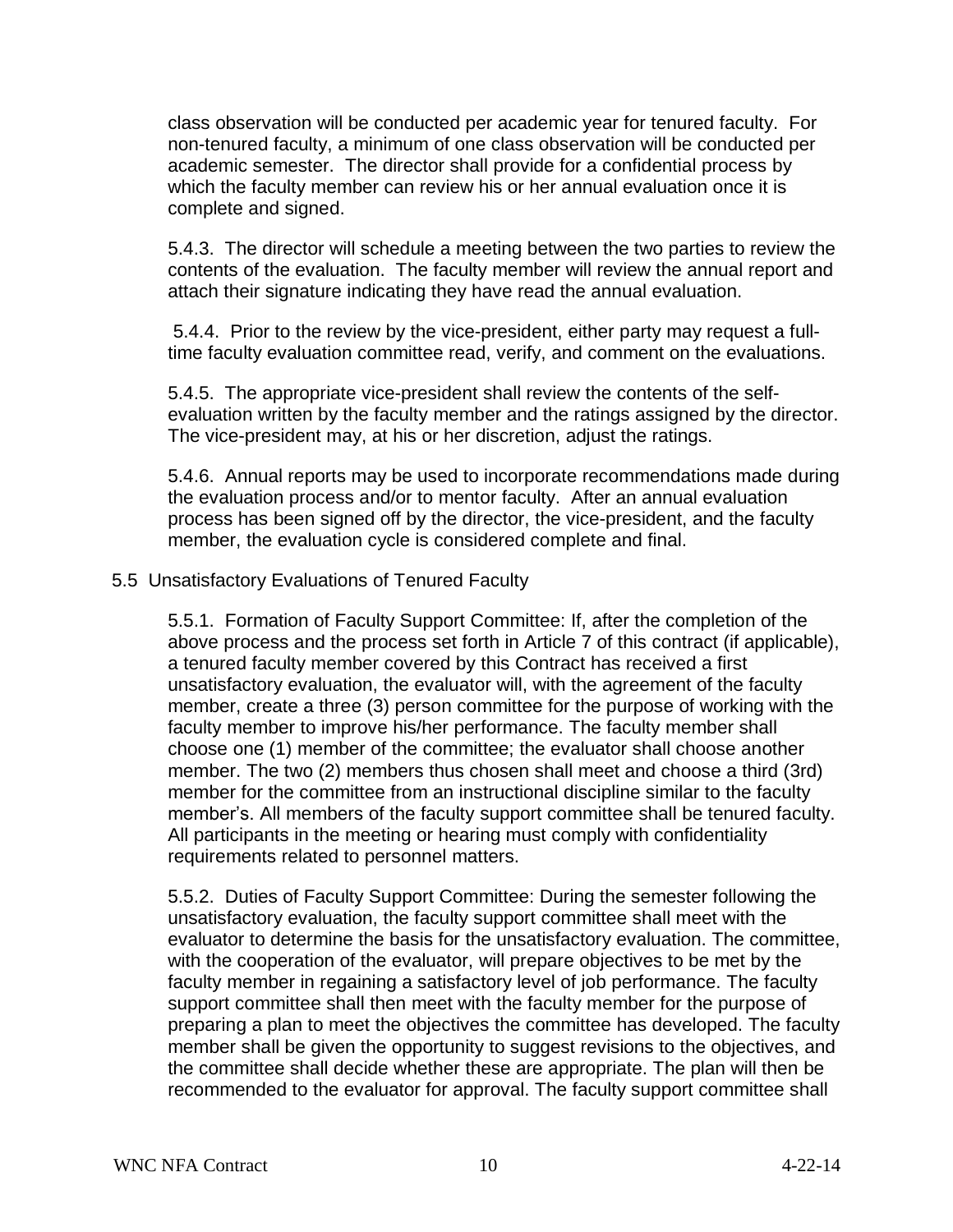meet at least twice with the faculty member during the academic year following the first unsatisfactory evaluation for the purpose of reviewing progress and offering assistance in meeting the objectives.

5.5.3. Report of Faculty Support Committee: Prior to April 1 in the year following the first unsatisfactory evaluation, the faculty support committee shall submit a report to the appropriate Academic Director, detailing the objectives that were established and the committee's evaluation of the faculty member's performance in meeting the objectives. A copy of the faculty support committee's report shall be made available to the faculty member under review. The Academic Director shall prepare the faculty member's evaluation, taking into account the report of the faculty support committee.

#### 5.6 Confidentiality

Directors shall comply with confidentiality requirements related to personnel matters in the faculty evaluation process.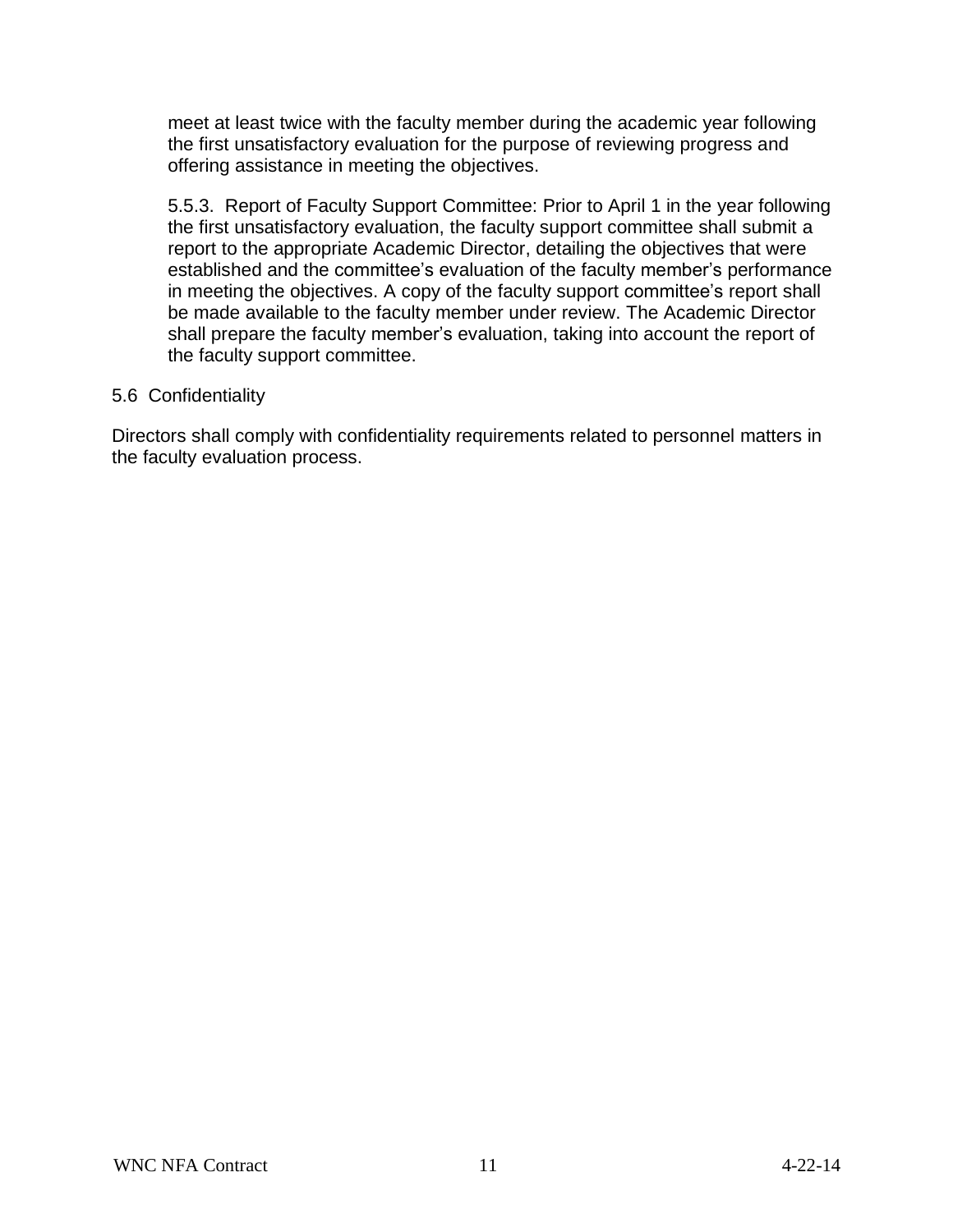# **Article 6 - Classroom Observations by Administrators**

6.1 Administrators will provide faculty at least five (5) working days notice, by email, of their intent to observe a class. Faculty may agree to a classroom observation sooner than five (5) working days, at their discretion.

6.2 Classroom observations should be carried out in such a manner that the class is not disrupted by the administrator. The observing administrator should not engage faculty or students during the class period.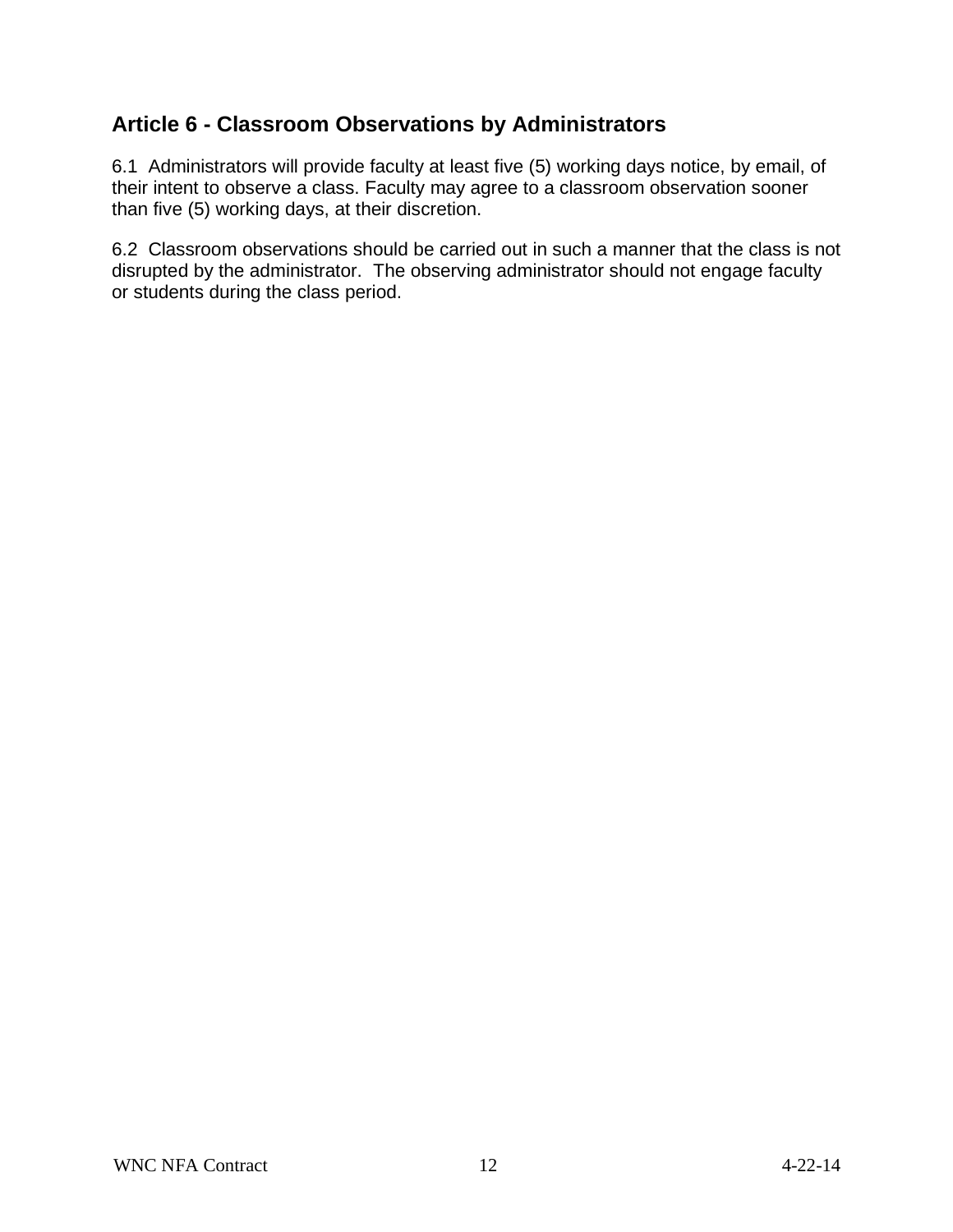## **ARTICLE 7– GRIEVANCES REGARDING ANNUAL PERFORMANCE EVALUATIONS**

7.1 Pursuant to Board of Regents Code, Title 2, Chapter 5, Section 5.12.3, "Each institution and the System Office shall adopt, in their respective bylaws, a procedure for review of a faculty member's adverse annual evaluation rating, as provided in Section 5.16 of the NSHE Code. Academic and administrative faculty who disagree with the supervisor's evaluation may submit a written rejoinder, as provided for in Title 4, Ch. 3, Sec. 4(5)."

7.2 All meetings or hearings resulting from an adverse annual performance evaluation rating shall be internal and handled in accordance with the following procedures. It is in the best interests of the individual and WNC that disagreements concerning the job performance of a member of the faculty be resolved quickly. Adverse annual performance evaluation timelines shall honor the most restrictive regular contract days of any of the grievance parties. (This refers to the type of contract: A, B, B Plus.)

7.3 The evaluated faculty member is referred to herein as the Petitioner. The evaluator is referred to herein as the Respondent.

7.3.1. The Petitioner who disagrees with an annual performance evaluation rating will request a meeting with the Respondent within ten (10) calendar days of the receipt of the adverse annual evaluation report to discuss the evaluation and resolve the problem. The Respondent shall agree to such a meeting within ten (10) calendar days of the Petitioner's request. The petitioner may be accompanied by a representative if the petitioner so chooses. The faculty representative may be a fellow faculty member or other person designated by the petitioner. The petitioner shall notify the respondent at the time the meeting is set if he or she will be accompanied by a representative. If the petitioner elects to have a representative present, the respondent may then choose to be accompanied by a representative of the administration's choosing. Otherwise the meeting shall be limited to the petitioner and the respondent. All participants at the meeting must comply with confidentiality requirements related to personnel matters.

7.3.2. If the petitioner is not satisfied with the results of the meeting with the respondent, the petitioner must submit a written statement to the respondent which clearly indicates the portions of the written evaluation with which the petitioner disagrees and the reasons for the disagreement. This statement shall be submitted within ten (10) working days of the meeting between the petitioner and the respondent. The statement shall be attached to the petitioner's written performance evaluation and become part thereof.

7.3.3. If the adverse evaluation is not modified to the satisfaction of the petitioner, and with the agreement of the petitioner, a peer evaluation through the Evaluation Review Committee as defined in paragraph (d) will be conducted within 60 days. The respondent's official evaluation and the petitioner's rejoinder and/or peer evaluation will be retained in the petitioner's personnel file along with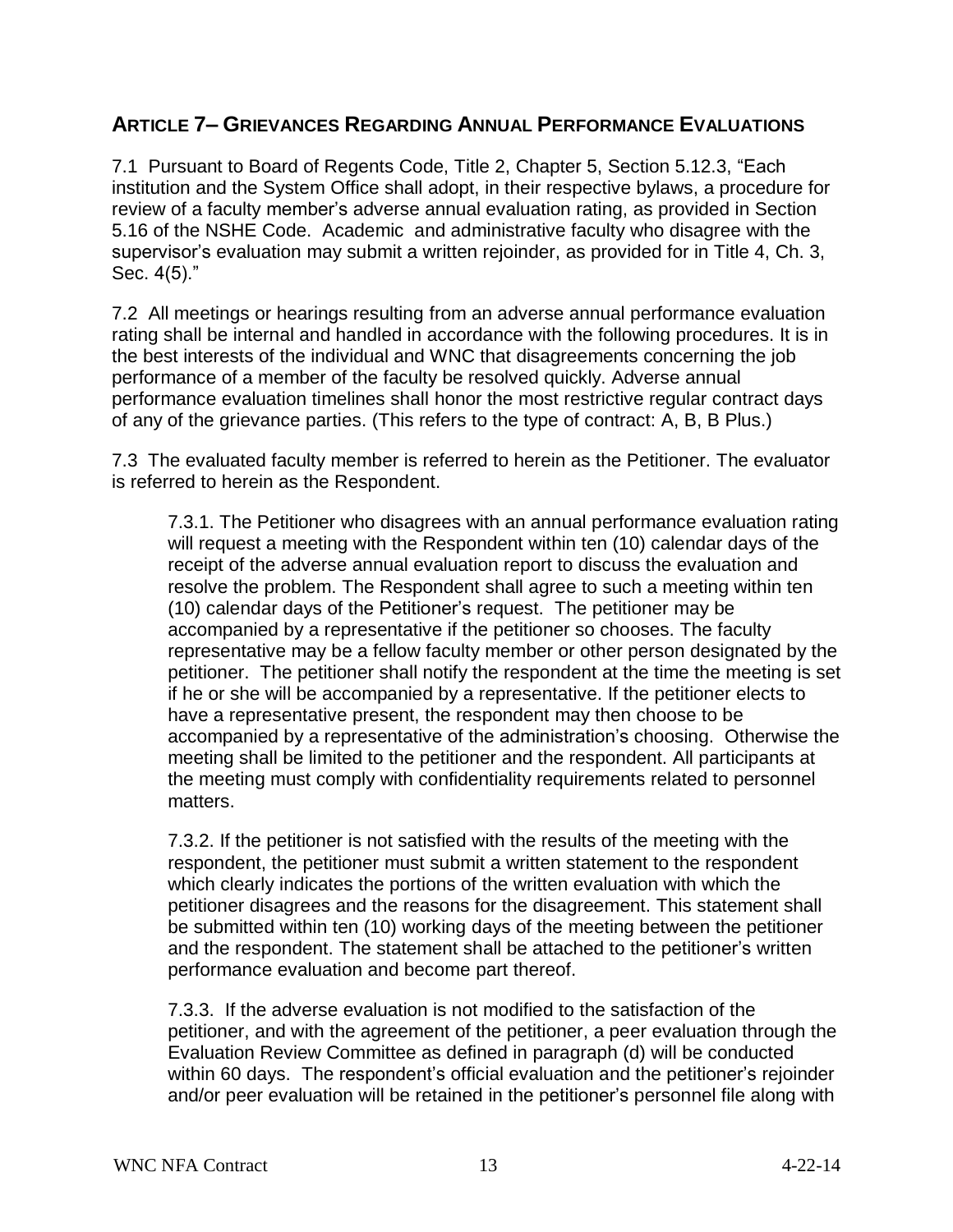other recommendations from the review process. If a peer evaluation, or any other review process result in a recommendation that the initial evaluation be changed, that recommendation shall be forwarded to the President or designee of the institution, who, at his or her discretion, may change the petitioner's evaluation by means of an addendum attached to the front of the evaluation stating how the evaluation is being changed and the reasons for the change. If the President or designee does not change the evaluation, the reasons shall also be stated by means of an addendum attached to the front of the evaluation. The President or designee shall sign the addendum and provide a copy to the petitioner and the evaluator.

7.3.4. The Ad Hoc Adverse Evaluation Review Committee shall consist of one member chosen by the respondent and another chosen by the petitioner. The two members thus chosen shall meet and choose a third member for the committee. All participants in the meeting or hearing must comply with confidentiality requirements related to personnel matters.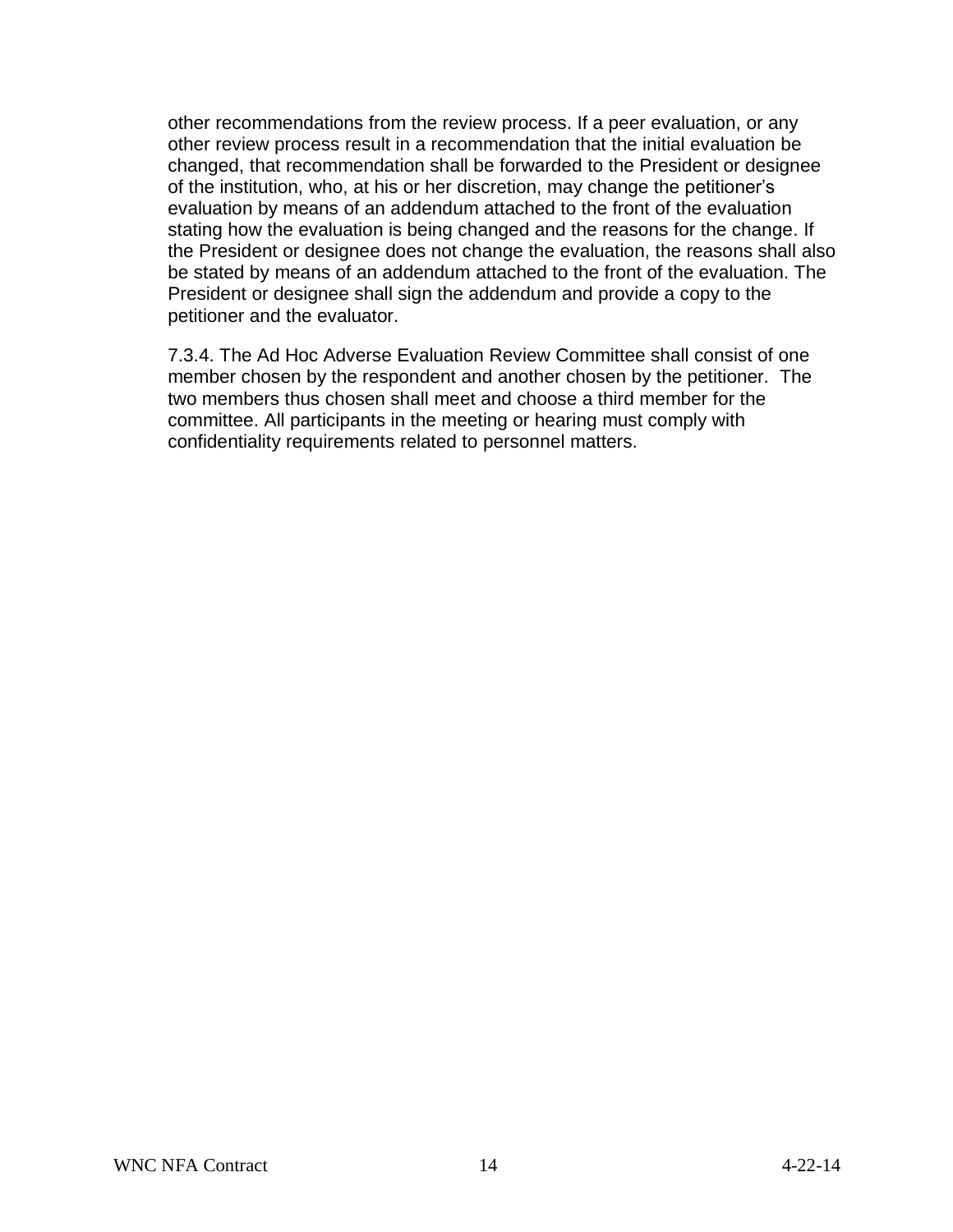## **Article 8– Grievances –Other Than Annual Performance Evaluations**

### 8.1 Overview

Disagreements allegedly resulting in an adverse impact on the employment conditions of a faculty member relating to salary, promotion, aspects of contractual status or relating to alleged violations of the Nevada System of Higher Education Code, the WNC Institutional Bylaws or this Contract, should be resolved in a timely manner and as administratively close to the perceived problem as possible.

#### 8.2 Definitions

8.2.1. Grievant: A grievant shall be a member of the bargaining unit who, at the time of the alleged violation, has rights under the provision(s) of the Contract alleged to have been violated. A grievant shall also mean the WNC-NFA where it has rights under a provision(s) of the Contract alleged to have been violated.

8.2.2. Grievance: Grievance is a written complaint filed by a faculty member that alleges an act or omission by the WNC Administration resulting in an adverse impact on their employment conditions relating to salary, promotion, appointment with tenure or aspects of contractual status, or relating to alleged violations of the Nevada System of Higher Education Code, the WNC Institutional Bylaws, or this Contract. Decisions of the Board of Regents are not subject to review by grievance procedures (NSHE Code, Title 2, Chapter 5, Section 5.7). Any decision which involves the non-reappointment to employment of faculty in, or the furlough or layoff of faculty for financial exigency or curricular reasons is not subject to review by grievance procedures pursuant to the Code (NSHE Code, Title 2, Chapter 5, Section 5.7). An eligible academic faculty member who has been denied appointment with tenure after being specifically considered for such appointment shall be entitled to reasons for, and the reconsideration of, such denial as provided in Subsections 5.2.3 and 5.2.4 of the Code (NSHE Code, Title 2, Chapter 3, Section 3.4.5 or Chapter 4, Section 4.4.5).

8.2.3. Days: For purposes of this Grievance Procedure, days shall mean working days (Monday through Friday and non-holidays) within the approved academic calendar. The timeline is not counted while the faculty member is off contract.

#### 8.3 Time for Filing Grievance

If an individual wishes to file a grievance, the grievance must be filed with the WNC Human Resource Office on a GSF (Grievance Statement Form) available on the WNC Human Resources Web site within:

 Ten (10) working days following the act or omission giving rise to the grievance; or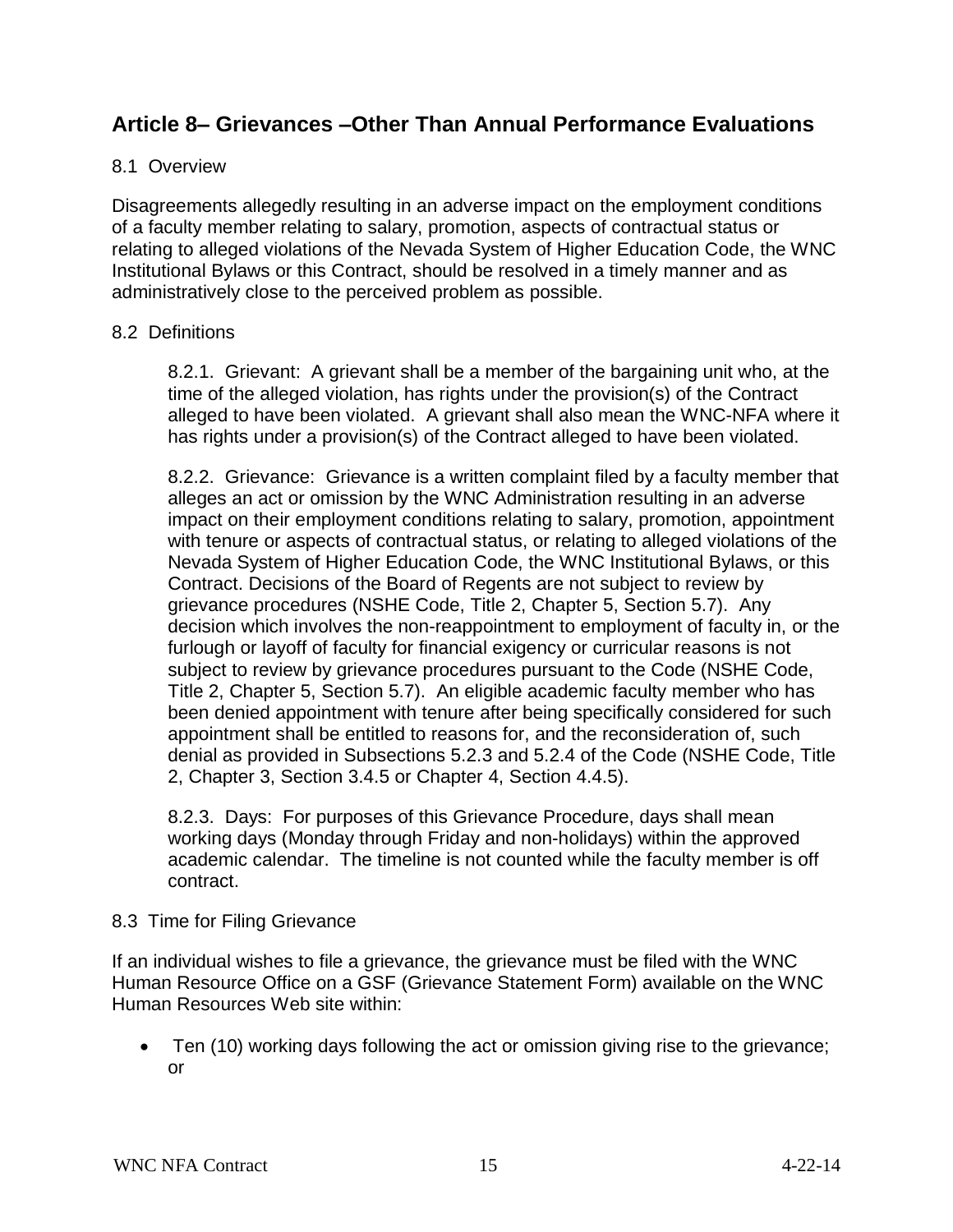- Ten (10) working days following the first time the grievant knew or should have known of the act or omission, if that is later. In this case the document must identify when the grievant first learned of the act or omission.
- 8.4 Content of Initial Filing

The initial filing shall contain the grievant's

- Name
- Office and Home Address
- Description of the act or omission which gave rise to the grievance including the date of such act or omission, the Code, Bylaws or Contract section allegedly violated, if any. Grievant must clearly articulate how the alleged violation adversely impacted their terms or conditions of employment.
- Remedy Sought

#### 8.5 Grievance Procedures

A faculty member who seeks to grieve any of these issues shall proceed as follows:

8.5.1. Initial Meeting: The appropriate administrator, or designee, shall offer to meet with the grievant within ten (10) working days of the filing of a grievance. The meeting shall be informal in nature. The grievant shall have the opportunity to explain the circumstances surrounding the grievance and present witnesses, if any. The appropriate administrator, or designee, shall respond with a decision in writing to the grievance within ten (10) working days following the meeting. The appropriate administrator, or designee, shall transmit one copy of the decision document to the grievant and one copy to the WNC-NFA. The decision document shall provide reasons for the decision.

8.5.2. Appeal to the Vice President: If the grievant is not satisfied with the decision arising from the initial meeting, the grievant may appeal that decision to the appropriate vice president, or designee, by filing an appeal with the WNC Human Resources Office on forms to be provided by the WNC Human Resources Office. The appeal must be filed within ten (10) working days following the issuance of the decision document arising from the initial meeting. The Vice President, or designee, shall meet with the grievant within ten (10) working days following the filing of the appeal, and the grievant shall have the opportunity to explain the circumstances surrounding the grievance. The meeting shall be informal in nature. The grievant shall not present witnesses at this meeting, but witnesses may be invited at the discretion of the Vice President or designee. The Vice President, or designee, shall issue a written decision to the President, which is advisory only, within ten (10) working days following the close of the meeting. The Vice President, or designee, shall transmit one copy to the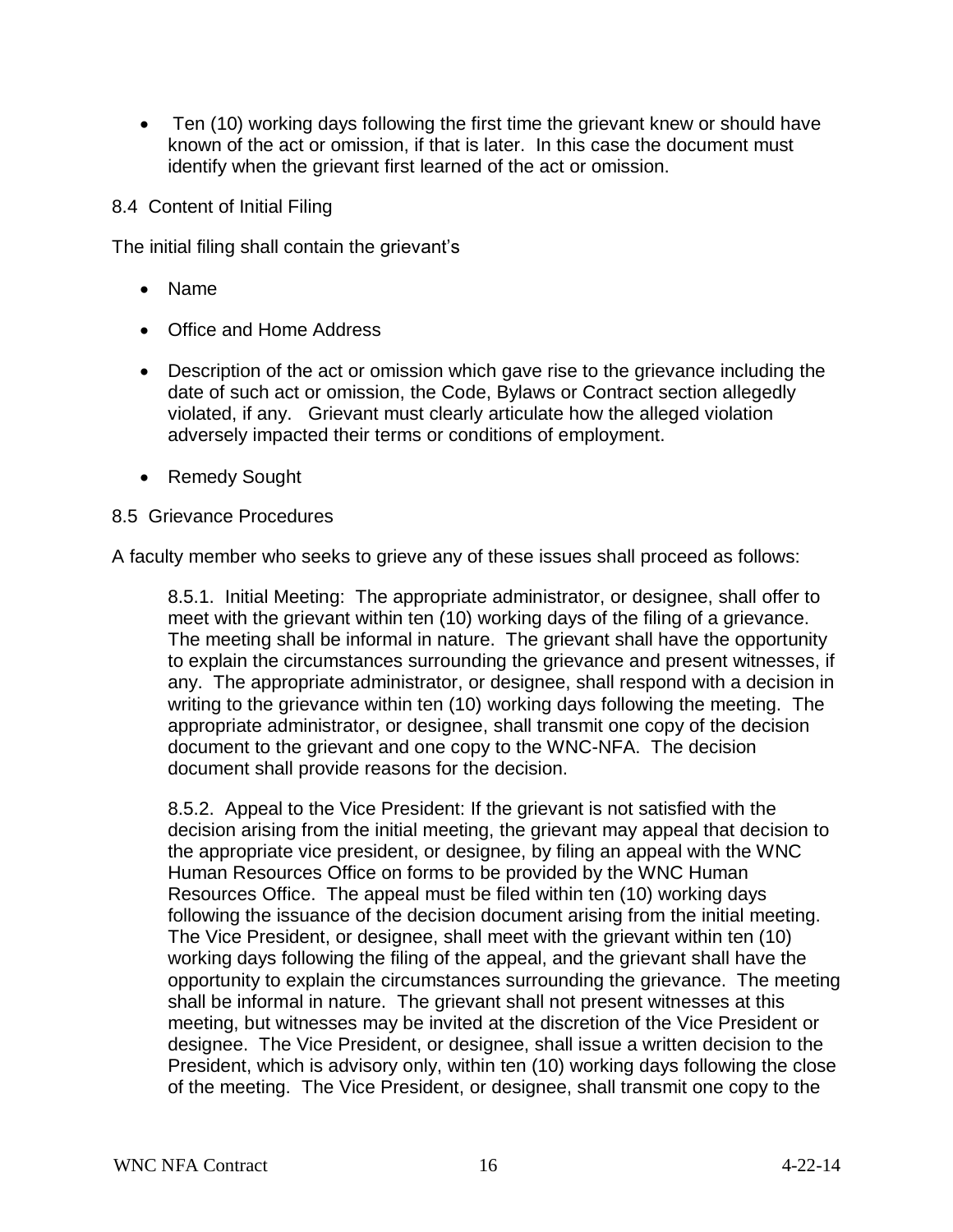grievant and one copy to the WNC-NFA. The decision document shall provide reasons for the decision.

8.5.3. Appeal to President: If the grievant is not satisfied with the decision from the appeal to the appropriate vice president or designee, the grievant may appeal the decision to the President by filing an appeal with the Office of the President on forms to be provided by the WNC Human Resources Office within ten (10) working days following the issuance of the decision document from the appeal to a vice president or designee. The appeal shall indicate whether a meeting with the President is requested. The President, or designee, shall meet with the grievant within twenty (20) working days following the receipt of the appeal. The President or designee, and grievant may mutually agree to invite a witness or witnesses. If the grievant does not request a meeting, the grievant shall submit a brief statement (10 pages or less) explaining why they disagree with the decision from the vice president. The President shall issue a decision in writing within (20) twenty days following the meeting, if any, or following the filing of the appeal with the President's Office in the event no meeting is held. The President shall transmit one (1) copy to the grievant and one (1) copy to the WNC-NFA. The decision document shall provide reasons for the decision.

8.5.4. Appeal to the Chancellor: If the grievant is not satisfied with the President's decision, the WNC-NFA may appeal to the Chancellor by filing an appeal with the Office of the Chancellor on forms provided by the WNC Human Resources Office within twenty (20) working days following issuance of the decision document from the President or designee. It is the intent of the WNC-NFA to carefully scrutinize any grievance prior to it being forwarded to the Chancellor's office. It is generally expected that the parties to a grievance will make every effort to find a solution at the institutional level. The appeal shall indicate whether a meeting with the Chancellor is requested and shall contain a brief statement why the decision document from the President or designee is unsatisfactory. Within twenty (20) working days following the receipt of the appeal, the Chancellor, or designee, shall offer to meet with WNC-NFA and the meeting, if any, shall be held within twenty (20) working days thereafter. The WNC-NFA shall have the opportunity to explain the circumstances of the appeal at this meeting. The meeting shall be informal in nature. Neither witnesses nor the grievant is normally expected to be present at the meeting with the Chancellor, but may be called by mutual consent between the WNC-NFA and the Chancellor, or designee. The Chancellor, or designee, shall issue a response within twenty (20) working days following the close of the meeting. If no meeting is requested, the Chancellor, or designee, shall after reviewing the appeal documents issue a response to WNC-NFA in writing within twenty (20) working days following the filing of the appeal. The Chancellor shall have the discretion to consult with individuals or committees, including faculty members at WNC or at other institutions, regarding grievances appealed to the Chancellor. The decision of the Chancellor shall be final and binding on the parties.

8.6 Timeliness; Filing; Issuance of a Decision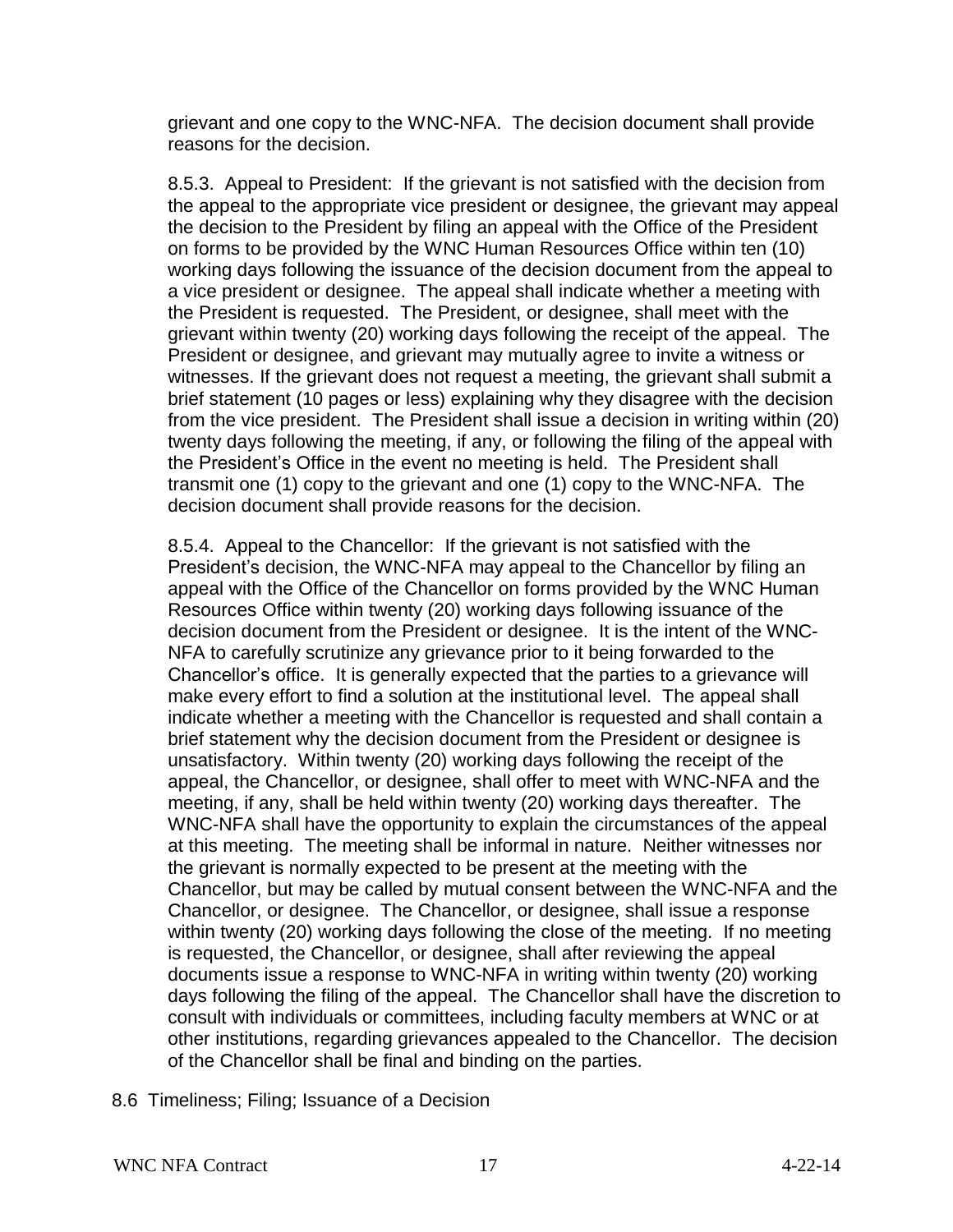A grievance or an appeal shall be considered filed at the time a copy of the grievance or appeal is presented to the appropriate office as specified in this grievance procedure. A decision shall be considered issued at the time it is handed personally to the grievant, sent to the grievant's college email address, or mailed return-receipt requested, in an envelope bearing proper postage and an address indicated by the grievant on the initial grievance or at such other address subsequently indicated by the grievant in writing to the office issuing the response. If mailed, the date of issuance shall be five (5) working days following the U.S. postal service post-mark.

#### 8.7 Failure to Respond

Failure at any step of this procedure to issue a decision document within the time limits specified shall mean that the grievant may deem the grievance to be denied and may, therefore, appeal to the next step. Failure at any step of this procedure to appeal a decision to the next step within the time specified shall be deemed an acceptance of the decision.

#### 8.8 Representation

Faculty members have the right to present a grievance to WNC and to have the grievance adjusted without intervention of the WNC-NFA except in an appeal to the Chancellor. All documents used by the grievant in presenting the grievance shall be made available to WNC in a timely and expeditious manner. All documents relevant to the process of the grievance requested by the grievant shall be made available to the grievant in a timely and expeditious manner. Any dispute over documents and their confidentiality shall be resolved by WNC's general counsel.

#### 8.9 Consolidation of Grievances

Two (2) or more grievances involving the same act or omission and violation of this Contract may be consolidated for processing.

#### 8.10 Meetings

Meetings, for the purpose of discussing a grievance, shall be held at mutually agreeable places and times during working hours, unless agreed to in advance by all involved.

#### 8.11 Retaliation

No retaliation shall be taken against any employee by reason of having filed a grievance or participated in a grievance meeting.

#### 8.12 Expenses

Each party to a grievance shall bear the expense of presenting its case.

8.13 Complaints of sexual harassment and/or discrimination: Other Grievance Procedures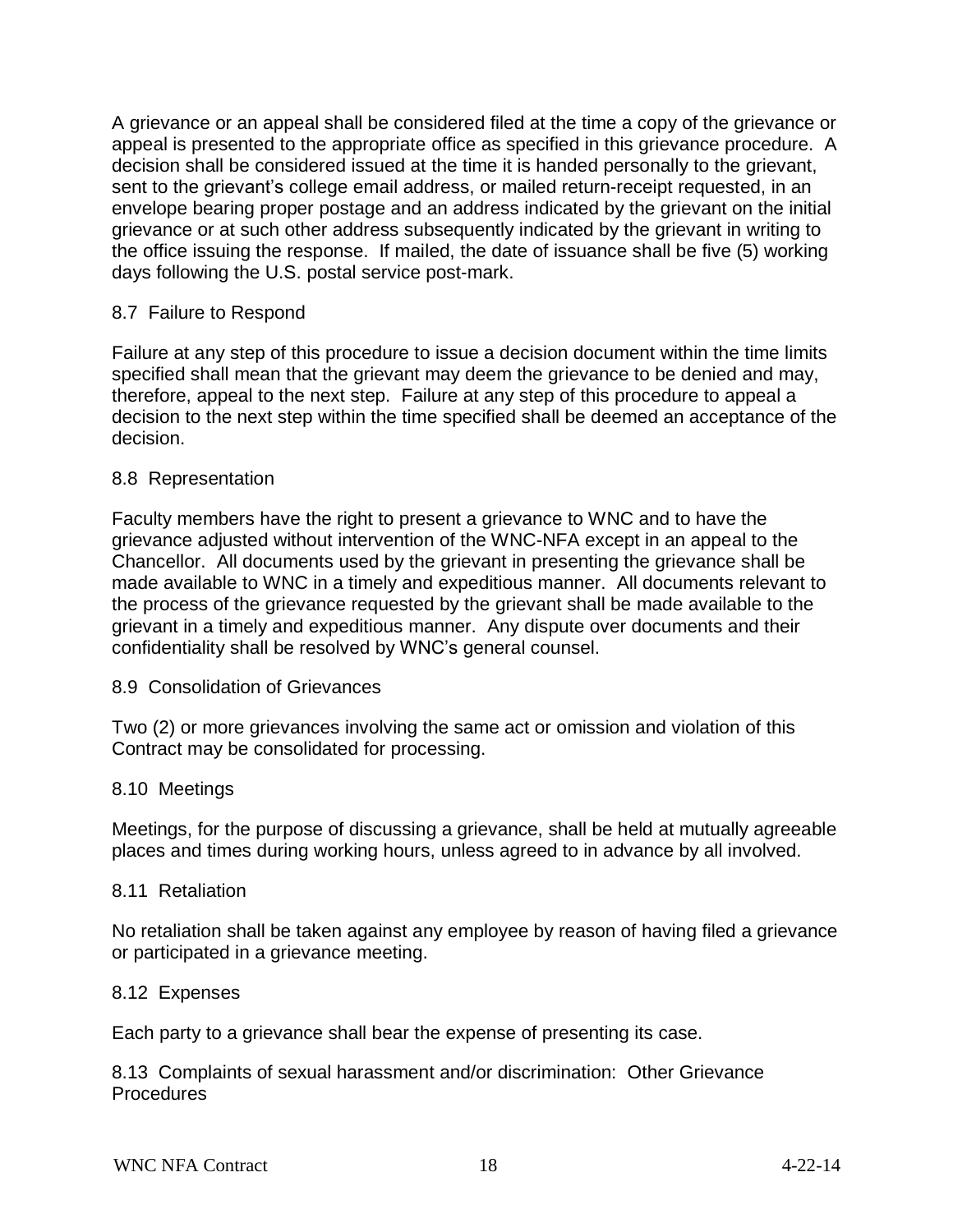Complaints of sexual harassment and/or discrimination may be brought in other procedures that exist at WNC, within the NSHE, or through state or federal procedures established for that purpose, but not through the grievance procedure. In all other respects, this procedure is the exclusive grievance procedure available to members of the bargaining unit, except as otherwise provided in this Contract.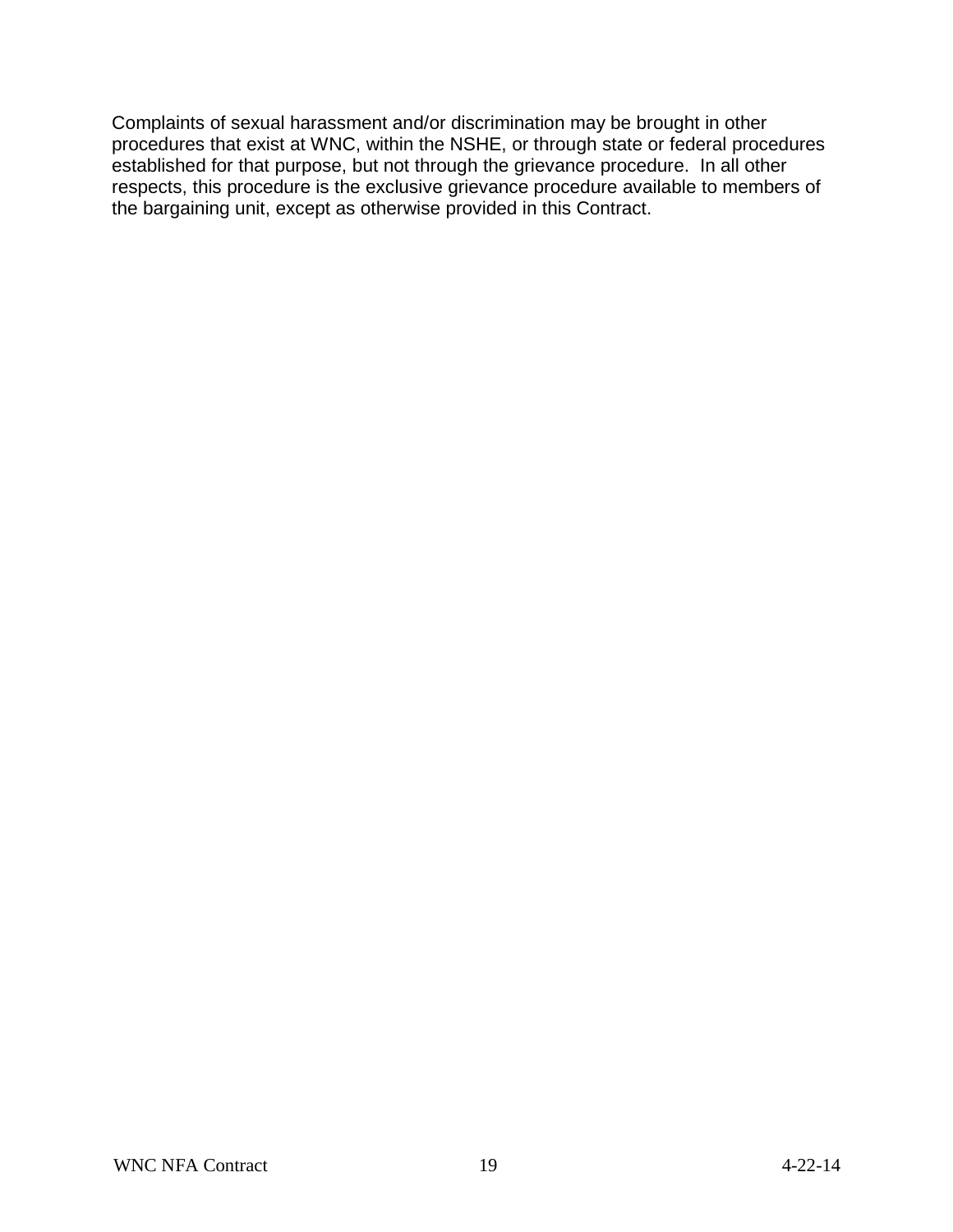## **Article 9 – Academic Faculty Workload**

9.1 Responsibilities of Full-Time Instructional Faculty

9.1.1. As stated in the Board of Regents Handbook, Title 4, Chapter 3, Section 3 number 3, instructional faculty members are expected to teach; develop curriculum; conduct other instructional activities, including advising, grading, and preparing for classes; maintain currency in their academic discipline; and perform public and professional service, service to the institution, and similar academic activities.

9.1.2. An Instructional Faculty Member

9.1.2.1. Reports to appropriate Academic Director

- 9.1.2.2. Works cooperatively within the learning community
- 9.1.2.3. Provides instruction:

9.1.2.3.1. Teaches students in assigned classes in accordance with official course outlines

9.1.2.3.2. Responds to the needs of students as learners and consumers by providing high quality educational programs and services

9.1.2.3.3. Prepares individual course syllabi before instruction begins and distributes them to students and to the appropriate academic director on or before the first day of class

9.1.2.3.4 Selects textbooks for classes

9.1.2.3.5. Maintains scheduled office hours

9.1.2.3.6. Identifies supplies, equipment, and other learning resources needed to support instruction and make recommendations to the appropriate academic director

9.1.2.3.7. Maintains accurate class records of student grades and rosters

9.1.2.4. Availability to students:

9.1.2.4.1. Faculty Members are expected to be available to students and take an active role in student advising on all 171 contract days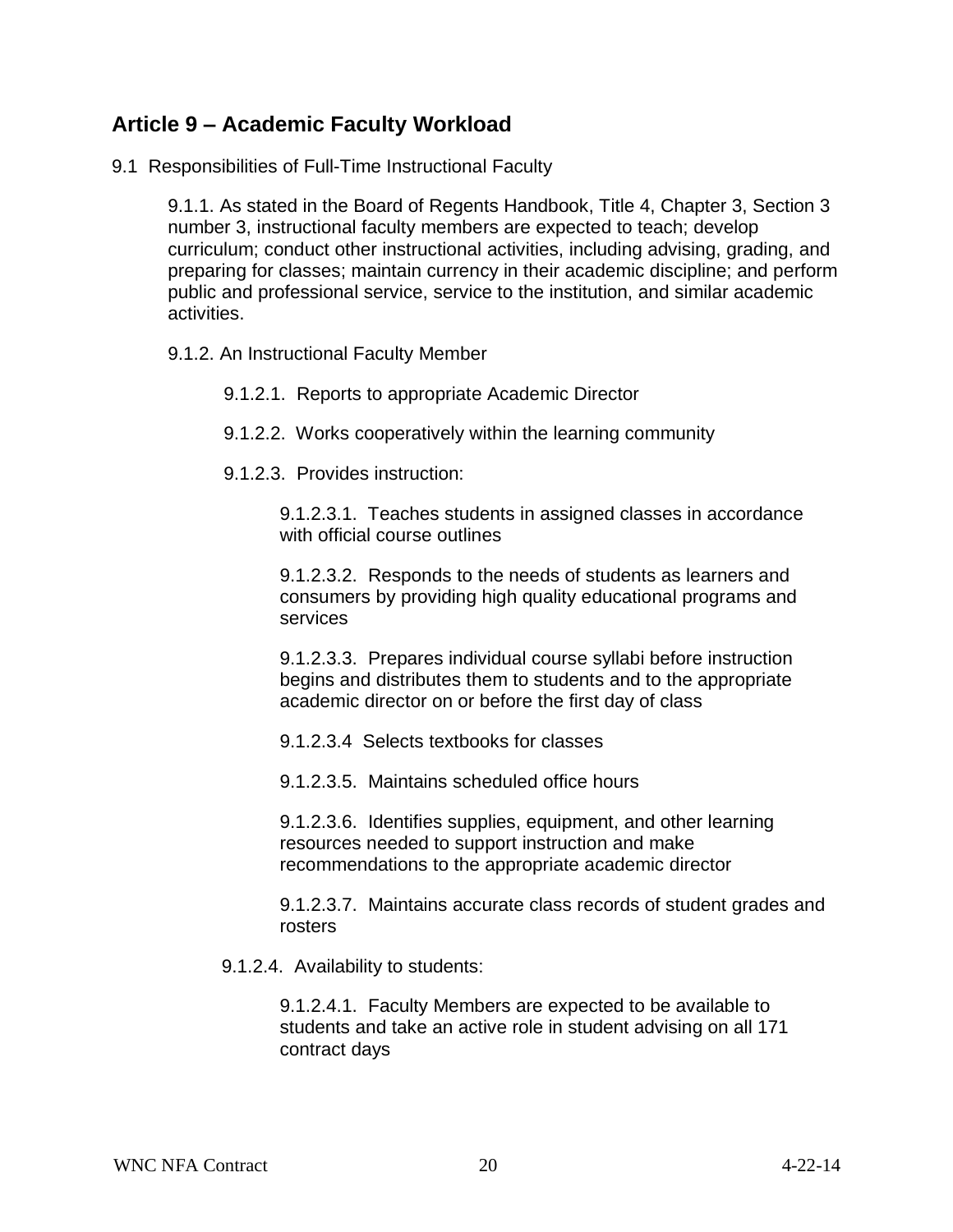9.1.2.4.2. In general, Instructional Faculty will be present on campus following a schedule established with the appropriate academic director

9.1.2.4.3. Absences from campus, for activities such as conferences or professional development, must be approved by the appropriate academic director.

9.1.2.4.4. Should an emergency or illness require class cancellation, the Faculty Member will work collaboratively with the appropriate academic director to arrange for class make-up, faculty substitute, or alternate student assignment

9.1.2.4.5. Faculty will maintain office hours , which will be posted on office doors during the first week of classes and announced on all class syllabi

9.1.2.4.6. Full-time Faculty must schedule office hours totaling at least five hours per week

9.1.2.5. Service to the institution is a normal requirement of all full-time Faculty. Faculty Members are expected to identify service to the college in their annual self-evaluations. Service contributions may include:

9.1.2.5.1. Serving as the advisor of a student organization as approved by the Vice President of Academic and Student Affairs

9.1.2.5.2. Serving as the chair of a college standing committee

9.1.2.5.3. Serving in a productive manner on a college standing committee as attested to by the chair of the committee

9.1.2.5.4. Representing the college in a significant NSHE project or national professional organization as approved by the Vice President or the President

9.1.2.5.5. Participating in a division or curriculum activity that significantly enhances an academic program, such as a significant and extraordinary assessment or program review activity

9.1.2.5.6. Participating in any other productive work that supports the college and its student as negotiated and approved by the Vice President of Academic and Student Affairs or the President

9.1.2.5.7. Participating in the peer-evaluation process

9.1.2.5.8. Serving on senate, college and/or system committees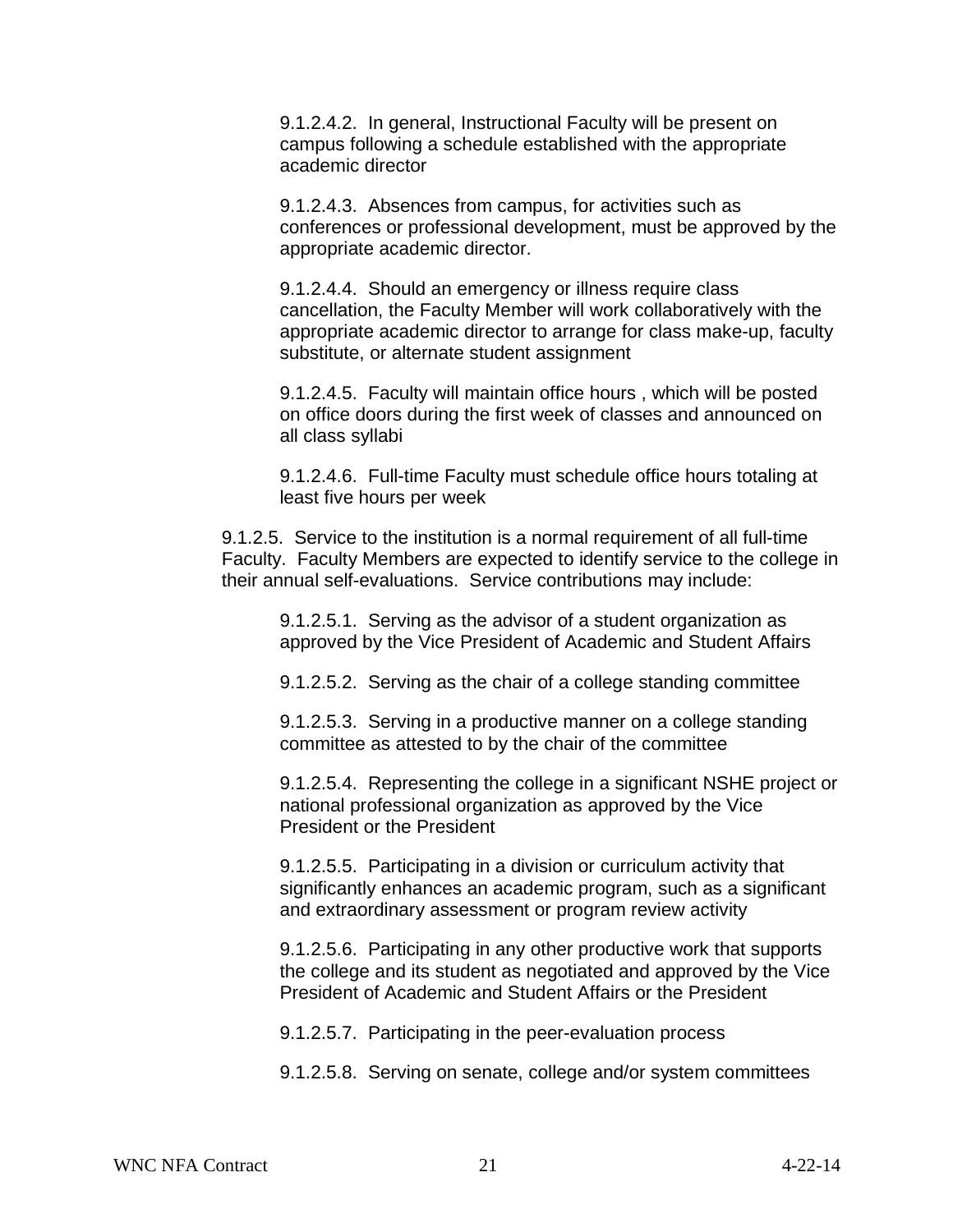9.1.2.5.9. Participating in planning and budgeting processes

9.1.2.5.10. Attending meetings and actively supporting college functions

9.1.2.5.11. Participating in program review and academic program assessment

9.1.2.5.12. Traveling to instructional sites

9.1.2.6. Professional development:

9.1.2.6.1. Engages in professional development activities, maintains currency in assigned teaching fields, and keeps informed on new approaches to instruction

9.1.2.6.2. Maintains occupational/technical professional credentials, if applicable, with the support of college resources

9.1.2.6.3. Prepares an annual self-evaluation in accordance with WNC bylaws

9.1.2.6.4. Promotes college educational programs and services to our communities

9.1.2.6.5. Performs other related duties as assigned

#### 9.2 Institutional Responsibilities

9.2.1 Western Nevada College endorses academic freedom as defined by the American Association of University Professors 1940 Statement of Principles on Academic Freedom and Tenure.

9.2.2 Furthermore, the institution is committed to providing the following, within resources available:

9.2.2.1. The establishment and maintenance of a learning environment in which faculty can practice their profession as college teachers to the maximum advantage of their students and themselves

9.2.2.2. As much opportunity for study, professional advancement, and attendance at professional conferences as is consistent with the needs of the College

9.2.2.3. Adequate instructional support, resources, and office facilities

9.2.2.4. The provision of a clearly-stated set of board and institutional policies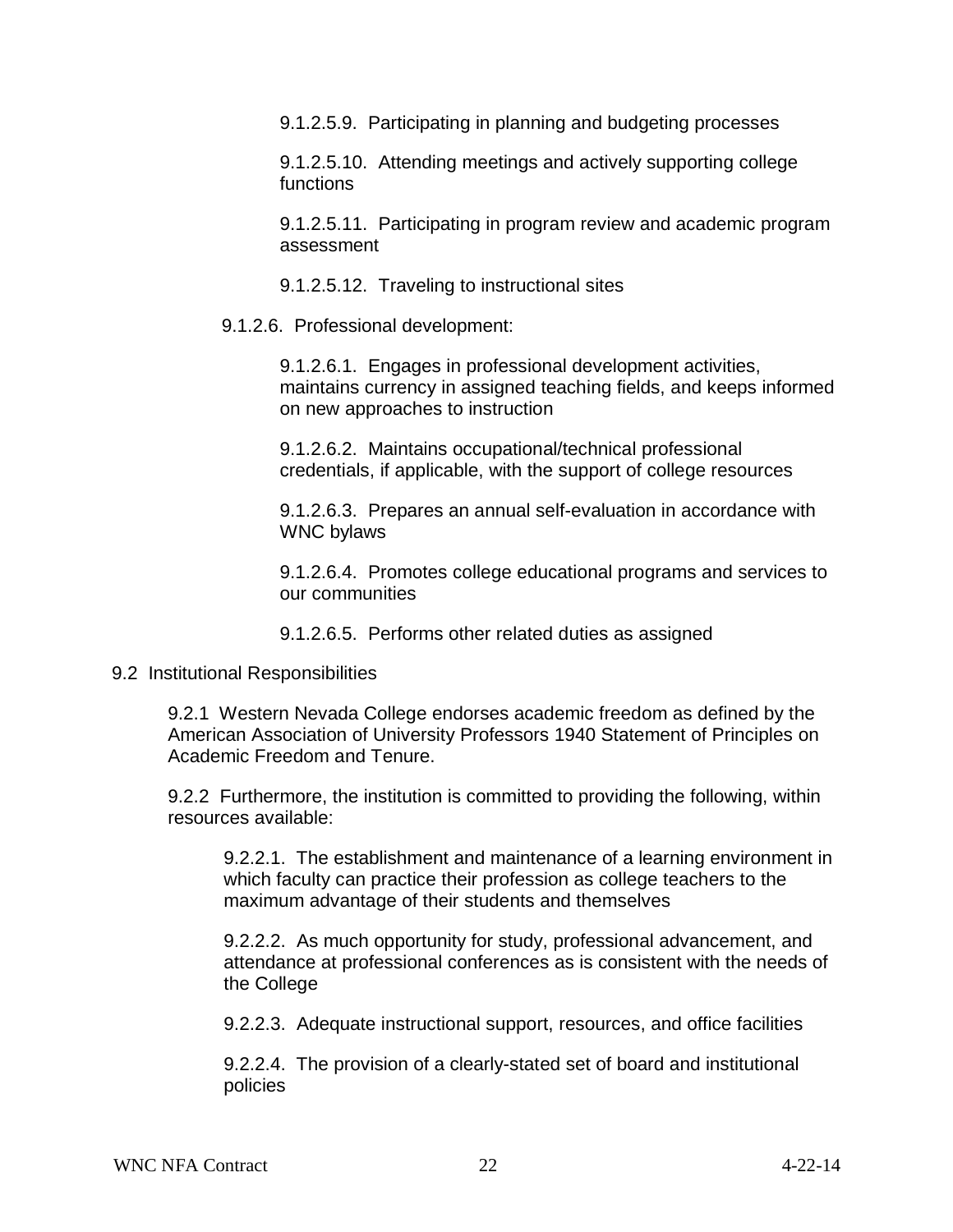9.2.2.5. Opportunity to participate in both the setting of policy and decision-making, particularly as related to instruction and matters directly concerned with faculty welfare

9.2.2.6. Open channels of communication which allow the faculty to express their views, make recommendations, air grievances, and seek appropriate action individually or collectively through authorized representatives.

9.2.2.6.1. Full-time faculty shall have the opportunity to provide recommendations to the Academic Director regarding the hiring of part-time faculty and the scheduling of classes taught by part-time faculty

9.2.2.6.2. Full-time faculty have the right to review divisional budgets (e.g. LOA and operating budgets).

9.2.2.7. A salary schedule which compares favorably with those of similar institutions, and is consistent with sound budgeting, and an opportunity to qualify for movement on that salary schedule as determined by the Academic Faculty Senate Professional Advancement Committee

9.2.2.8. A program of benefits: leave of absence program; sick leave policy; surgical, medical, and major medical benefits; dental benefits; group life insurance, and retirement

9.2.2.9. An administration which accepts as its primary responsibility the support of quality instruction and service to students.

#### 9.3 Full-time Instructional Faculty Workload

#### 9.3.1. Contracts/Schedules

9.3.1.1. The instructional unit, defined below, is the basis for determining faculty workload.

9.3.1.2. The contract period for instructional faculty coincides with the academic calendar, excluding holidays. It includes graduation and the period of time before the fall and spring semesters begin as reflected in the calendar recommended by the Academic Faculty Senate and approved by the college President. The academic calendar can be flexible for faculty with specialized assignments. It also includes the time period needed to file student grades and other necessary reports at the end of each semester. Faculty will establish a schedule for campus presence during the contract period in consultation with their Academic Director. The Academic Director will forward all work schedules to the Vice President of Academic and Student Affairs for approval.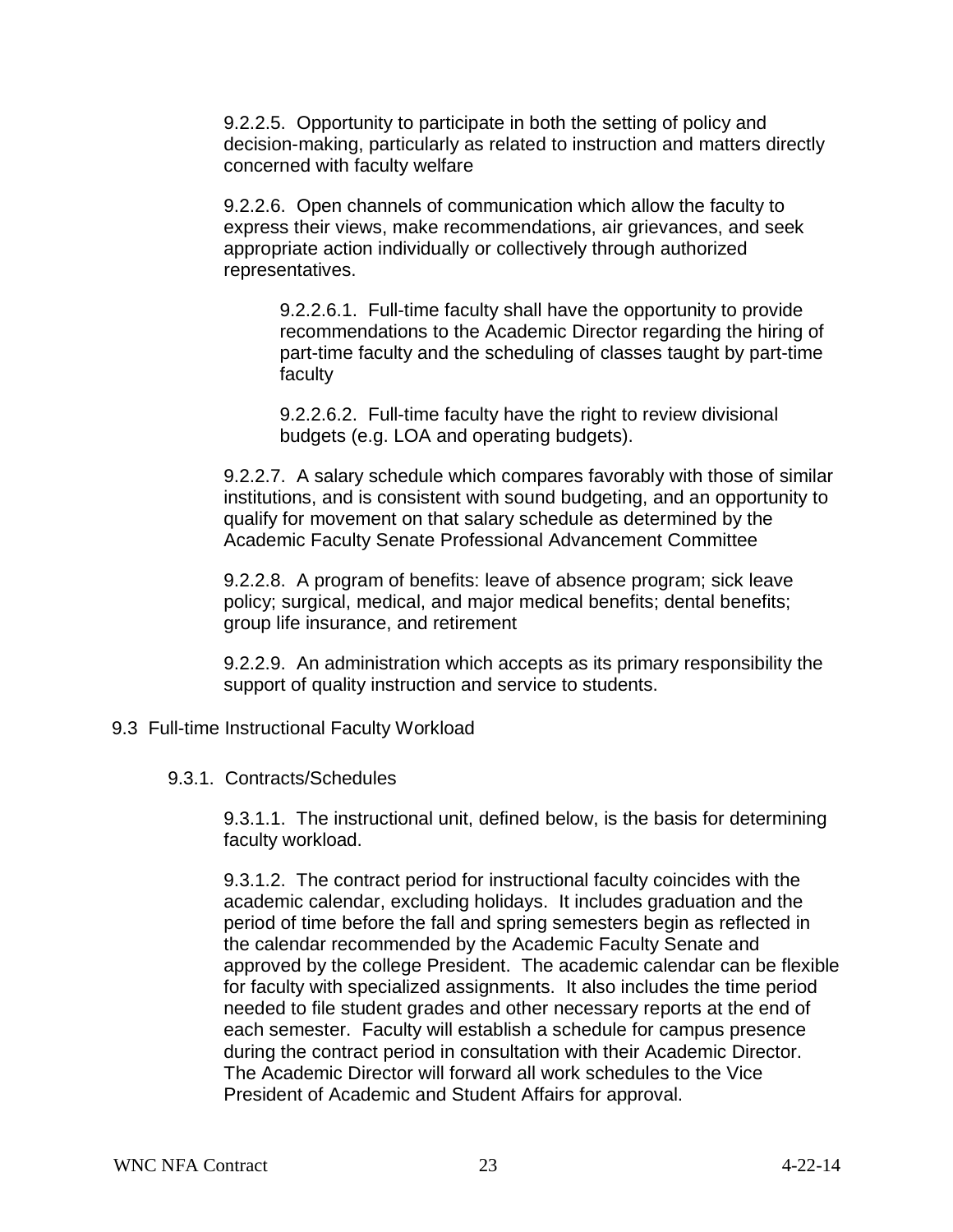9.3.1.3. Faculty will complete all necessary reports by the deadlines established by the Office of Admissions and Records.

9.3.1.4. Supervisors and Faculty Members will complete a written semester workload agreement to be approved by the Vice President of Academic and Student Affairs. The workload agreements shall be completed by the first day after the end of the even exchange period in each semester.

9.3.1.5. A minimum of five office hours must be scheduled over at least three days per week at an instructional site.

9.3.1.6. By the end of the first week of each semester, Faculty Members shall submit a schedule of instruction and student advisement hours to the appropriate Academic Director for review and approval.

9.3.1.7. Academic Directors will immediately forward approved faculty schedules to the Vice President of Academic and Student Affairs.

9.3.1.8. By the end of the first week of classes, Faculty will post the approved schedule outside their offices, and the Academic Director will forward it to the appropriate college offices.

9.3.2. Instructional Loads for Instructional Faculty

9.3.2.1. Full-time Instructional Faculty will teach a minimum of 15 instructional units during the fall academic semester and a minimum of 30 instructional units for the academic year, except as noted in 9.3.2.2.

9.3.2.2. Nursing Faculty will teach a minimum of 18 contact hours during the fall academic semester and a minimum of 36 contact hours for the academic year (540 hours for the academic year).

9.3.2.3. There shall be a reduced class size of 8 students for clinical hours.

9.3.2.4. Lecture hours are 50 minutes in duration. Practicum, lab, and clinical hours are 60 minutes in duration.

9.3.2.5. The load definition formula is provided in 9.3.3 below and is the same for all full-time faculty.

9.3.2.6. In addition to the office hours mentioned in the previous section, teaching faculty are expected to spend an average of 15 hours per week in institutional service, such as committee work, and instructional support, such as grading, preparation, or curriculum development. Instructional Faculty will spend 35 hours on the assigned duties per week. The terms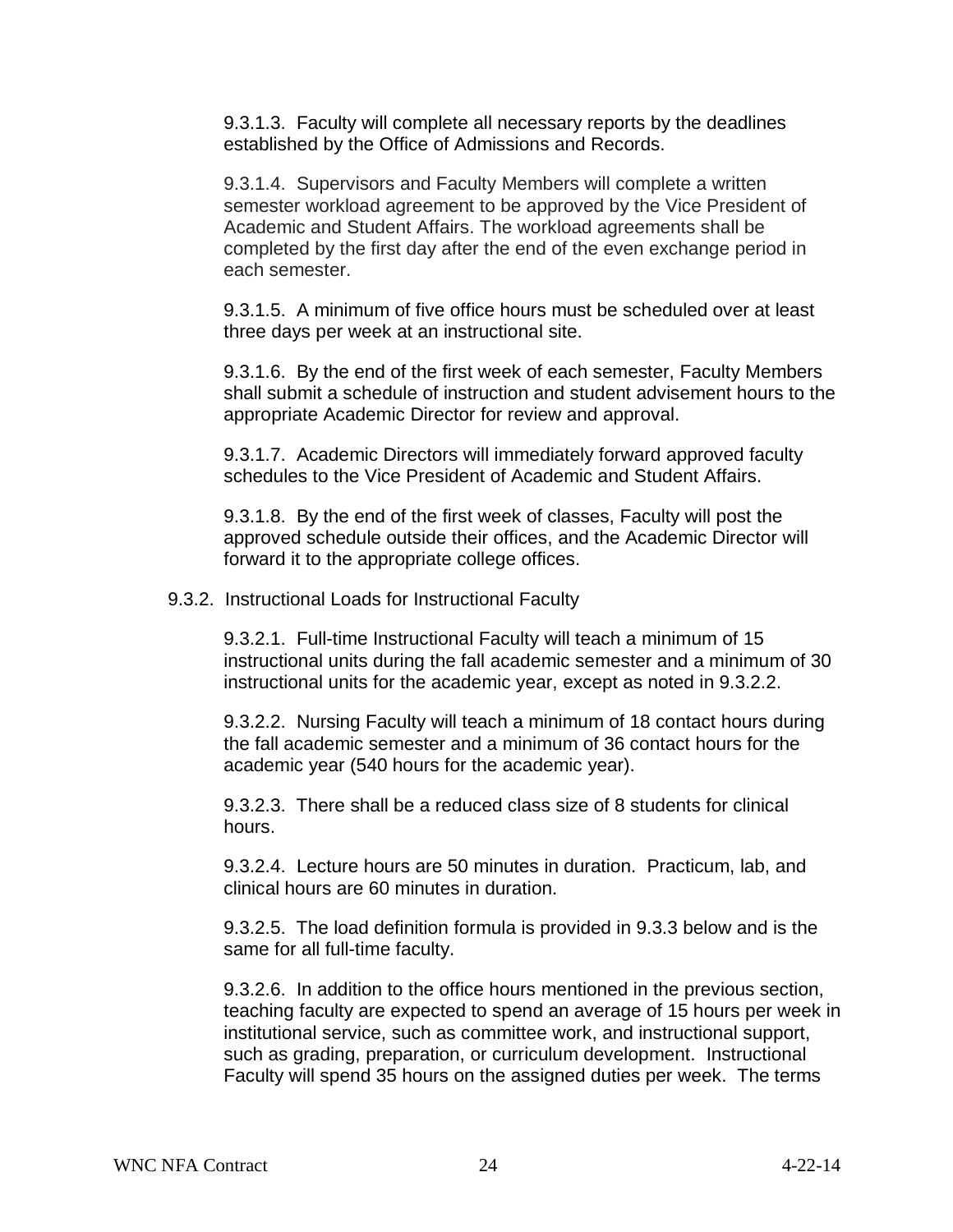of these 35 hours will be developed with Academic Directors and documented in the semester workload agreement.

9.3.2.7. Twenty direct instructional hours per week are required for selfpaced contact-hour contracts.

9.3.2.8. Faculty may be required to teach both days and evenings as well as in different campus/rural center locations. Faculty are considered to be WNC faculty and are not tied to a particular campus.

9.3.2.9. Class scheduling is driven by the needs of full-time, degreeseeking students. If a division offers a degree, the division undertakes an obligation to assure that students can complete the degree in a timely manner by attending college full-time. Academic Directors will consult with the Vice President of Academic and Student Affairs, the Director of Institutional Research, and the Director of Counseling to develop schedules of class offerings that meet student needs. Academic Directors, in collaboration with Faculty Members, will then develop appropriate courses and loads so that Instructional Faculty meet student needs.

9.3.2.10. Faculty may be given specific assignments according to their areas of expertise.

9.3.2.11. The teaching load of a Faculty Member teaching less than the minimum expected load as stated in 9.3.2.1 will be adjusted using one or more of the following options, in order of priority:

9.3.2.11.1. The assignment of a course previously scheduled to be taught by a part-time instructor.

9.3.2.11.2. Course or courses to be offered in the alternate semester schedule.

9.3.2.11.3. One or more short courses targeted for specific groups during the same semester.

9.3.2.11.4. Duties assigned by appropriate administrators, in consultation with the Academic Director, that relate to the Faculty MemberMembertakes an obl

9.3.2.11.5. In the event that 9.3.2.11.4 (above) is exercised, prior, signed approval must be obtained from the Vice President of Academic and Student Affairs, and a written agreement of the work to be completed with a timeline and a reporting mechanism for specific outcomes must be provided.

9.3.3. Load Definition Formula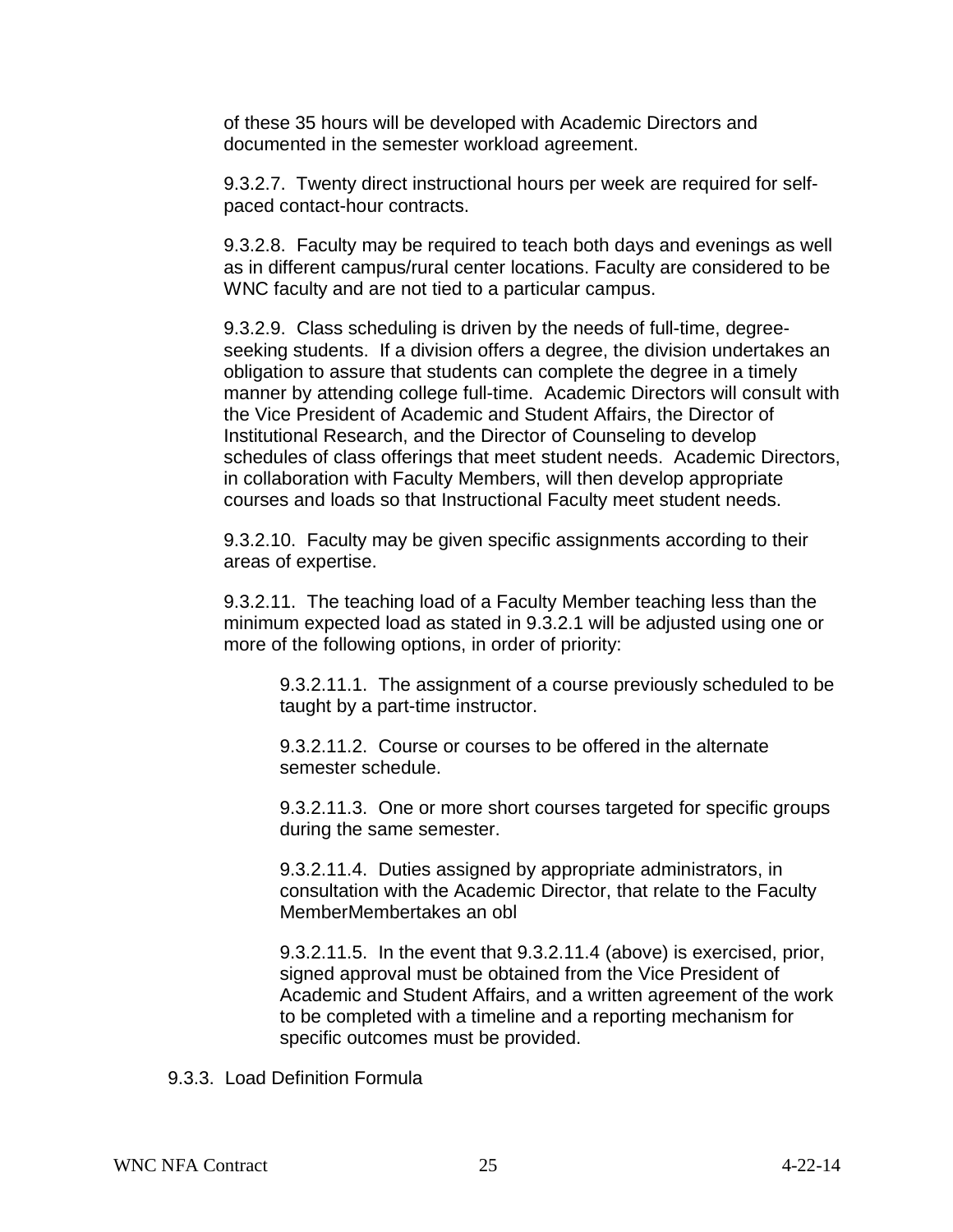#### 9.3.3.1. Instructional Mode Definitions:

9.3.3.1.1 (LE) Lecture: A lecture requires regular preparation of instructional material and student assignments and includes regular written work assignments graded by the classroom Faculty Member.

9.3.3.1.2. (LA) Laboratory: A laboratory requires regular preparation of laboratory assignments and materials, continual faculty oversight and interaction with students, and regular written work assignments graded by the laboratory Faculty Member.

9.3.3.1.3. (S) Studio: A studio requires regular preparation of studio assignments and continual oversight and interaction with the students by the Faculty Member. Operation of the galleries on one campus is equivalent to one studio course.

9.3.3.1.4. (P) Occupational practice: An occupational practicum requires regular preparation of practice assignments and continual faculty oversight and interaction with students.

9.3.3.1.5. (C) Clinical: A clinical experience requires regular preparation and grading of clinical assignments, including written work, and continual oversight and interaction with the students.

9.3.3.1.6 The appropriate Academic Director is charged with recommending to the Vice President of Academic and Student Affairs the instructional units for any new class. This determination will be based on information provided in the course description and syllabus at the time of course approval.

9.3.3.2. Load Calculation: The calculation below is based on a 15-week semester. Any deviations from normal semester lengths will be appropriately adjusted to assure that total instructional hours per credit hour does not vary.

9.3.3.2.1. Full-time Faculty Instructional Load (in instructional units)  $=$  Total number of lecture hours per week  $+$  (15/18) x Total number of laboratory hours per week  $+$  (15/20) x Total number of clinical hours per week + (15/20) x Total number of practicum hours per week.

9.3.3.2.2. Full-time Instructional Faculty are required to teach a minimum of 15 instructional units (as defined above) per week in each semester of the academic year. The only deviation from this policy will be reassigned time for administrative responsibilities, as defined below, or special, written arrangements negotiated and approved by the Vice President of Academic and Student Affairs,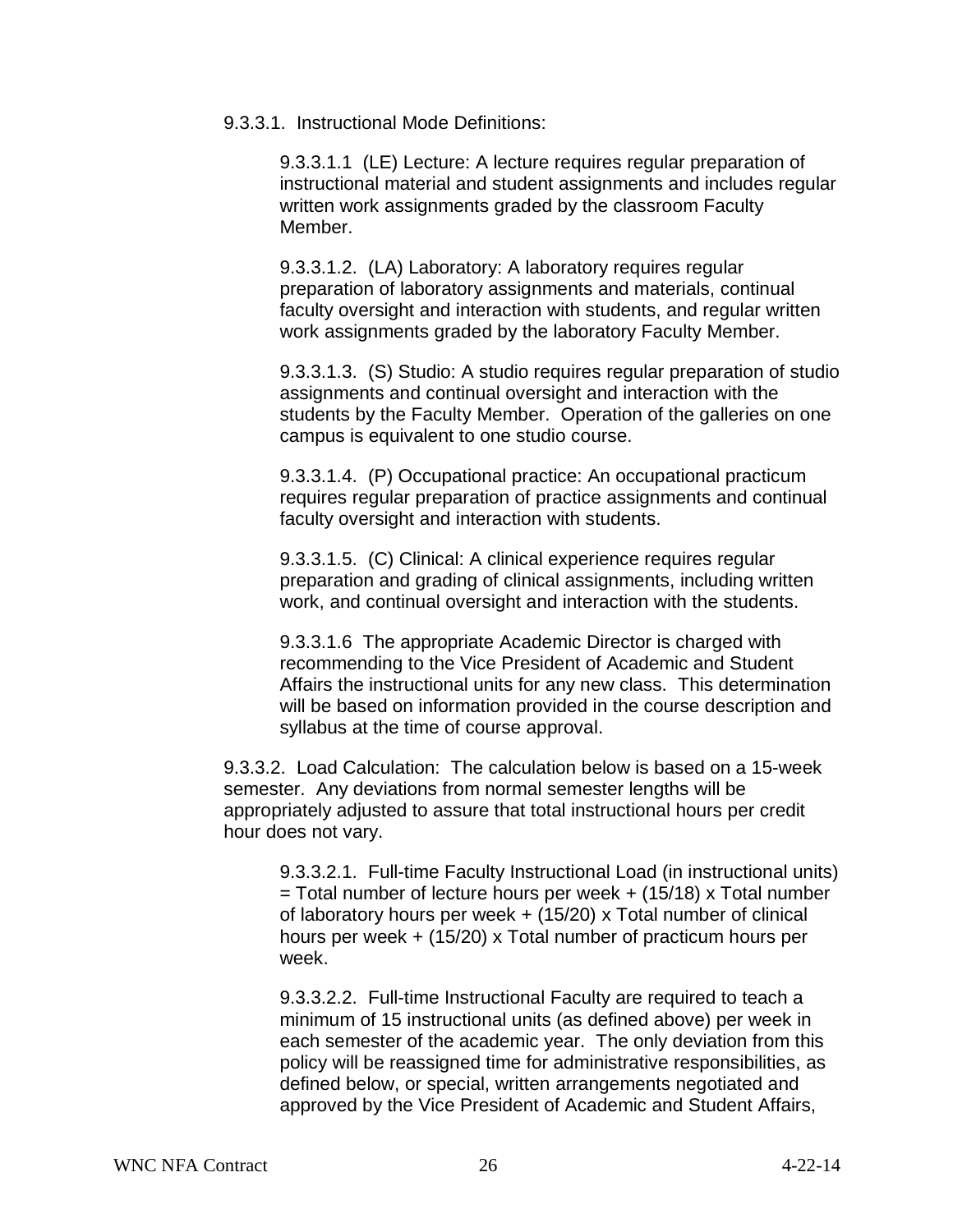and forwarded to the President before the end of the first week of the semester.

9.3.3.2.3. The Vice President of Academic and Student Affairs may choose to place an Academic Faculty Member on an annual contract longer than 171 days to accommodate certain administrative responsibilities. An agreement on the terms of these responsibilities, their specific duration, and mechanism for reporting outcomes will be signed by both parties and forwarded to the President for approval before a formal contract is issued.

9.4 Activities That Qualify for Reassigned Time and/or Additional Compensation

Reassigned time is only permitted for administrative assignments. Permissible reassigned time will be defined by the following:

9.4.1. The Faculty Senate Chair will be reassigned 6 instructional units per semester for collegial governance administrative responsibilities (177-day contract).

9.4.2. Campus Art Gallery will be one studio class reassignment

9.4.3. Musical Theater

9.5 Full-time Instructional Faculty Overloads

9.5.1. By the end of the first week of classes in each semester or prior to midsemester for open-entry, open-exit classes, Academic Directors will submit to the Vice President of Academic and Student Affairs any recommendations for teaching overloads. Full-time instructional faculty will be limited to 6 units of overload per semester, in compliance with the terms defined below.

9.5.2. Instructional overloads are paid at the part-time rate of instruction.

9.5.3. In general, faculty loads will be 15 instructional units per semester. Occasionally the Vice President of Academic and Student Affairs may approve an overload in excess of 15 instructional units in a given semester.

9.5.4. All overloads are based on the number of instructional units above 15 as computed by the above load formula (9.3.3.2).

9.5.5. Annual Instructional Faculty contracts are based on loads of 15 instructional units per semester.

9.5.6. All overload payments are paid on an annual basis before the end of the spring semester

9.6 Stipends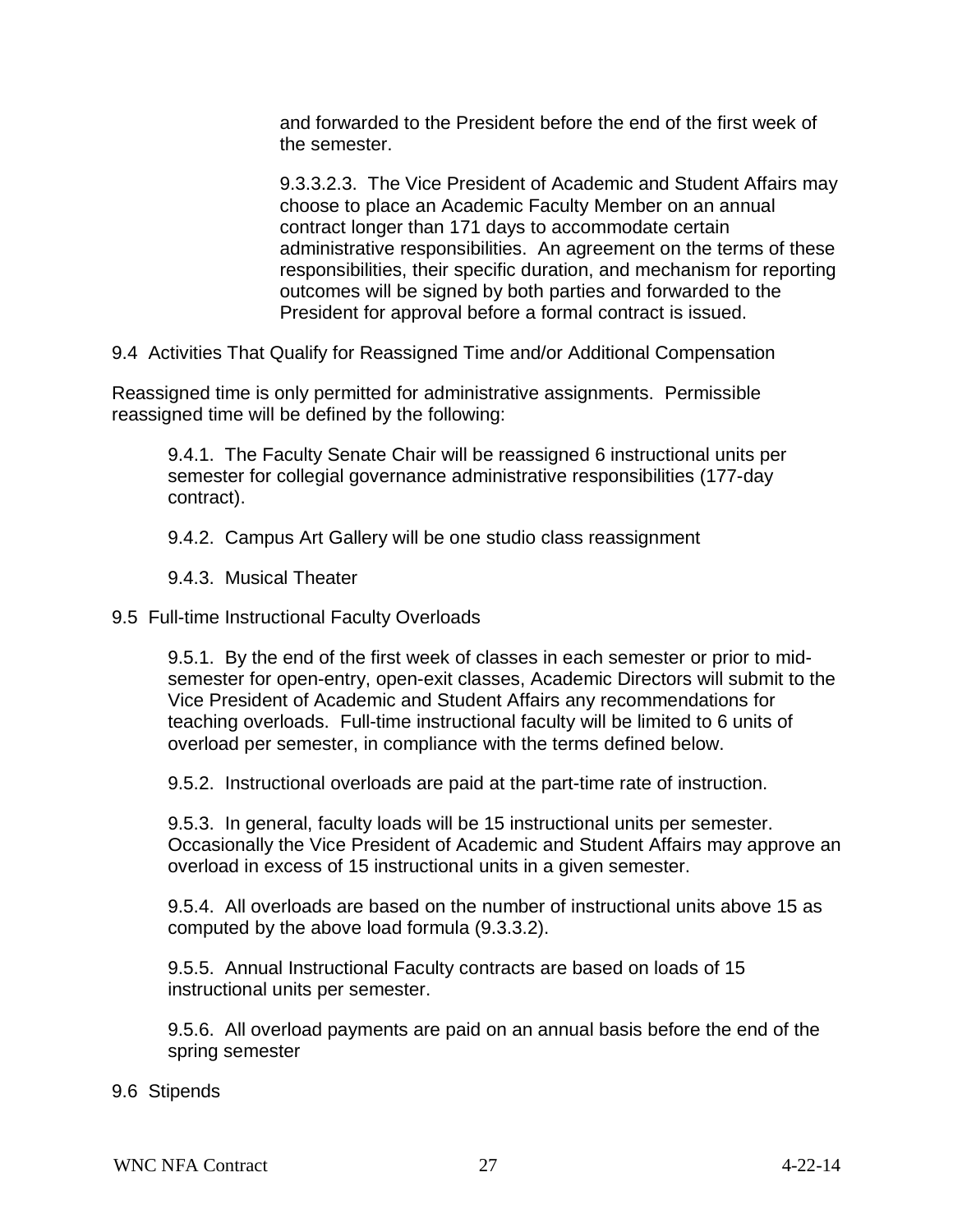9.6.1. Occasionally, the Academic Director may determine that a particular assignment to a full-time Faculty Member makes such an unusual demand of time and rises so far above the level of normal service that additional compensation is warranted. In that event, the Vice President of Academic and Student Affairs may choose to provide a stipend for such service. The formal agreement, describing the nature and duration of the service, is signed by both parties and forwarded to the President prior to the beginning of the proposed activity. Stipends are provided on a semester-by-semester basis. The formal agreement does not imply a commitment by the administration to continue to provide such stipends for any activity. Funding a conference or professional development travel is not to be construed as a stipend. No written agreement is required for distance education, self-paced, independent studies, cooperative work experience, internships or practicums.

9.6.2. Stipends will be calculated as follows:

9.6.2.1. Distance Education

9.6.2.1.1. \$100 stipend per course

9.6.2.1.2. \$50 for each student above a 30-student cap

9.6.2.2. Self-Paced, Independent Studies, Cooperative Work Experience, Practicums: \$70 per student

9.6.2.3. Team Teaching: Credits will be divided between instructors after consultation with each Instructor and the Academic Director

9.6.2.4. Additional Duties Deserving Compensation will be negotiated with the appropriate Academic Director.

#### 9.7 Non-Instructional Faculty Workload

9.7.1. Contracts/Schedule

9.7.1.1. The contract period for academic non-teaching faculty coincides with the academic calendar and includes that period of time necessary for the completion of duties specific to that position.

9.7.1.2. Faculty will be notified by July each year of the required period of service.

9.7.1.3. At the beginning of each semester, Faculty Members shall submit a schedule of work hours for approval.

9.7.2. Loads for Non-Instructional Faculty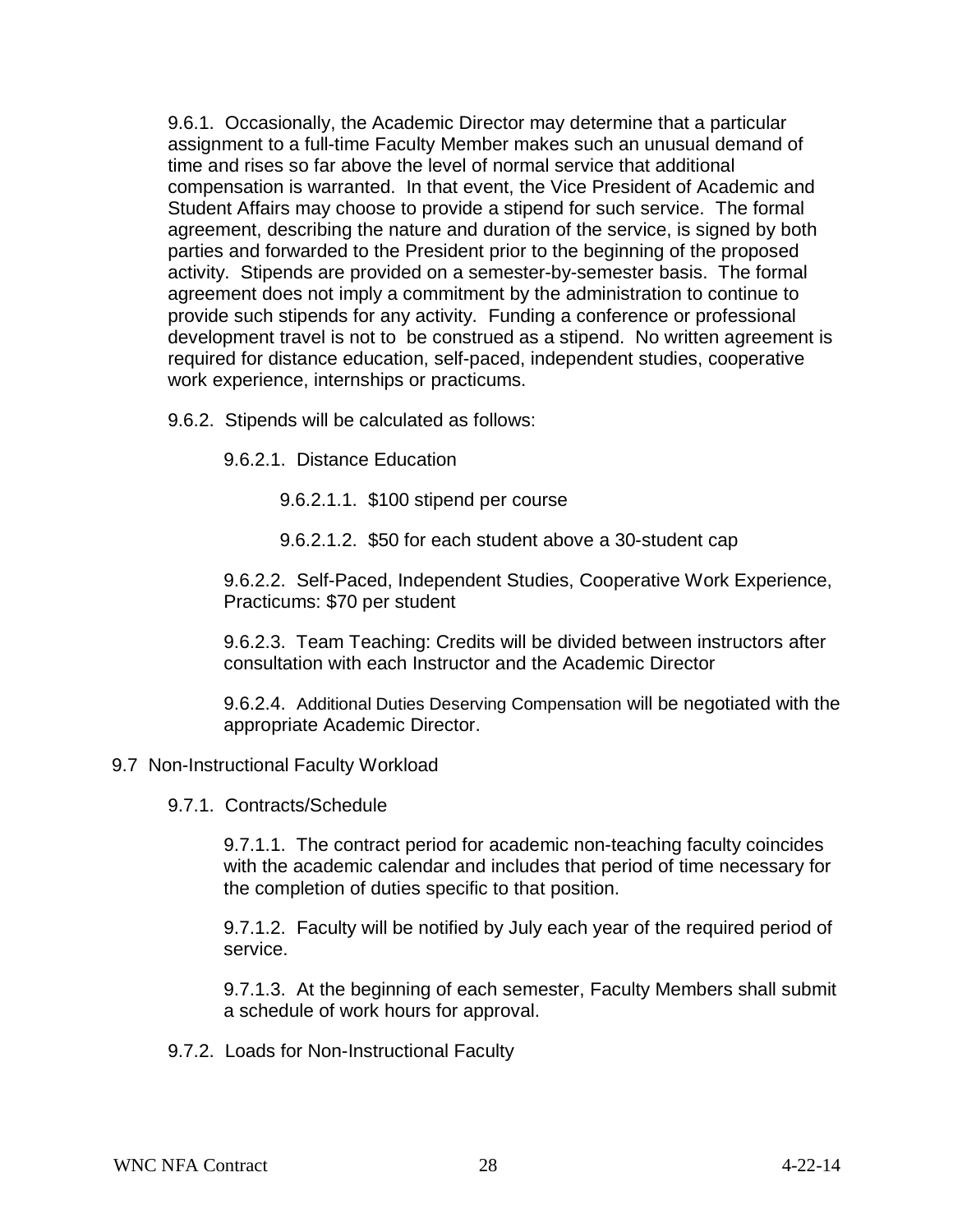9.7.2.1. The normal workweek for full-time B contract Academic Support Faculty, including Librarians and Counselors, is 35 hours. Mutually agreed-upon adjustments in support of students will be allowed.

9.7.2.2. College committee work, college meetings, staff meetings, advising, and registration responsibilities are considered part of the regular workload for Non-Instructional Faculty.

9.7.2.3. Faculty may be required to work both days and evenings as well as in different campus/rural center locations.

9.7.2.4. Faculty may be given specific assignments by their appropriate administrator according to their areas of expertise.

9.7.2.5. In establishing workload, the same mitigating factors listed earlier in this document apply.

9.7.3. Overload Compensation for Non-Instructional Faculty

9.7.3.1. Overloads will be processed as early as February 1 but no later than June 30 of each year. The Vice President of Academic and Student Affairs must approve exceptions.

9.7.3.2. Payment will be based upon the approved part-time/overload salary schedule.

#### 9.8 Miscellaneous

9.8.1. Full time faculty will be consulted in the scheduling of summer courses, and will have first choice in the assignment of summer courses. Directors will make requests by email.

9.8.2. Full-time faculty who submit classes for an overload shall be assigned those classes unless justification exists to assign the course to a different instructor.

9.8.3. If more than one full-time faculty member requests to teach the same overload or summer course, the director will meet with the affected faculty members to resolve the issue.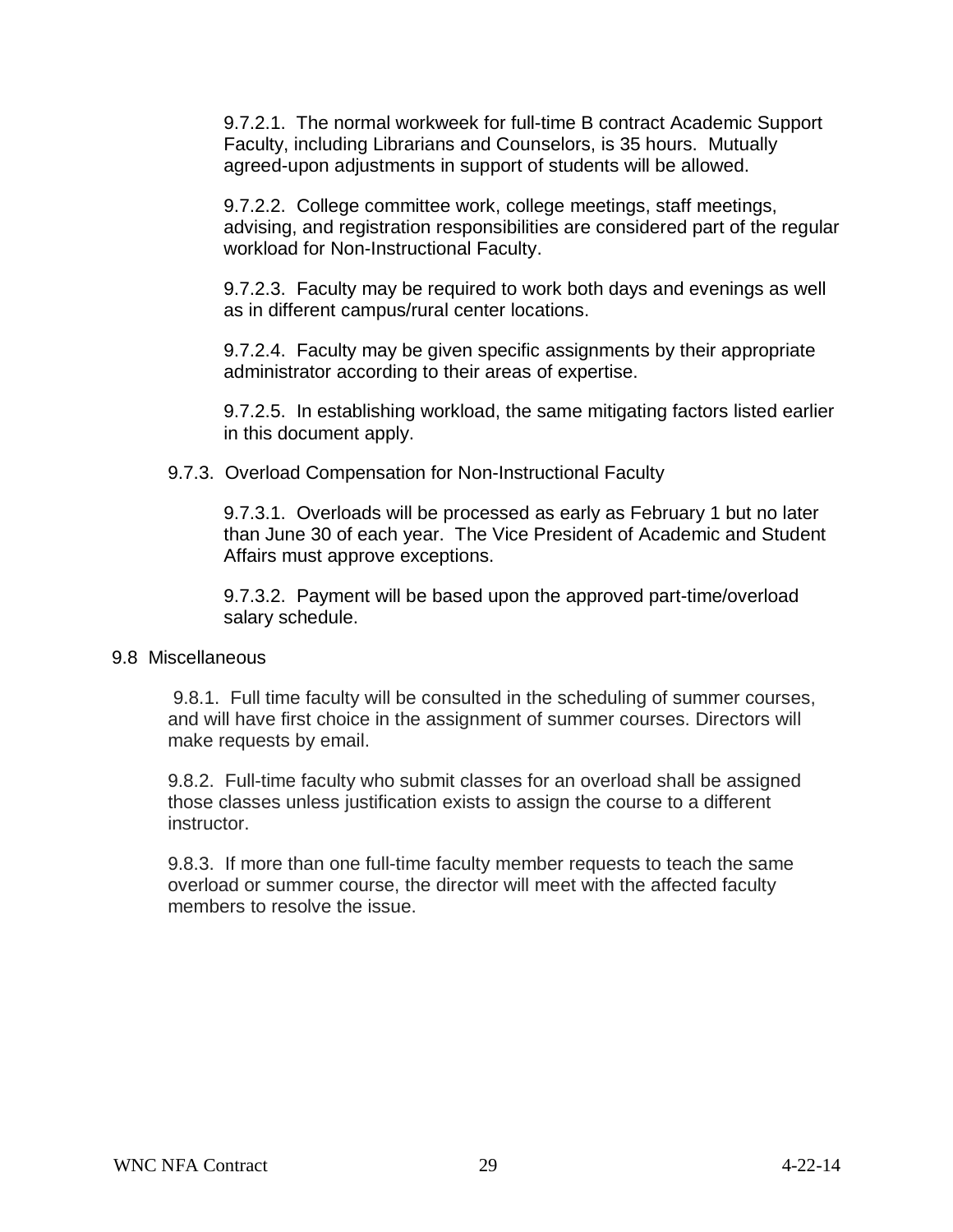# **Article 10 - Faculty Workload Assignments**

10.1. Individual faculty workload particulars, such as courses taught, teaching schedule, teaching locations and online workload shall be determined by a faculty member working in conjunction with their academic director and the VPASA. This process is intended to be cooperative with the central focus on meeting the needs of the students and the institution.

10.2 Full time faculty shall be given priority over part time instructors in choice of courses taught in their subject area(s).

10.3 Full time faculty shall have the right to bump part time faculty from classes if (a) the full time faculty is qualified to teach the course(s); (b) this occurs in the first two weeks of the semester; and (c) this action is necessary in order for the full time faculty to maintain a full teaching load. This process may not be used to achieve or maintain an overload.

10.4 Should the faculty member disagree with their academic director's decision in any of these areas, the faculty member may appeal the decision directly to the VPASA. The decision of the VPASA is final.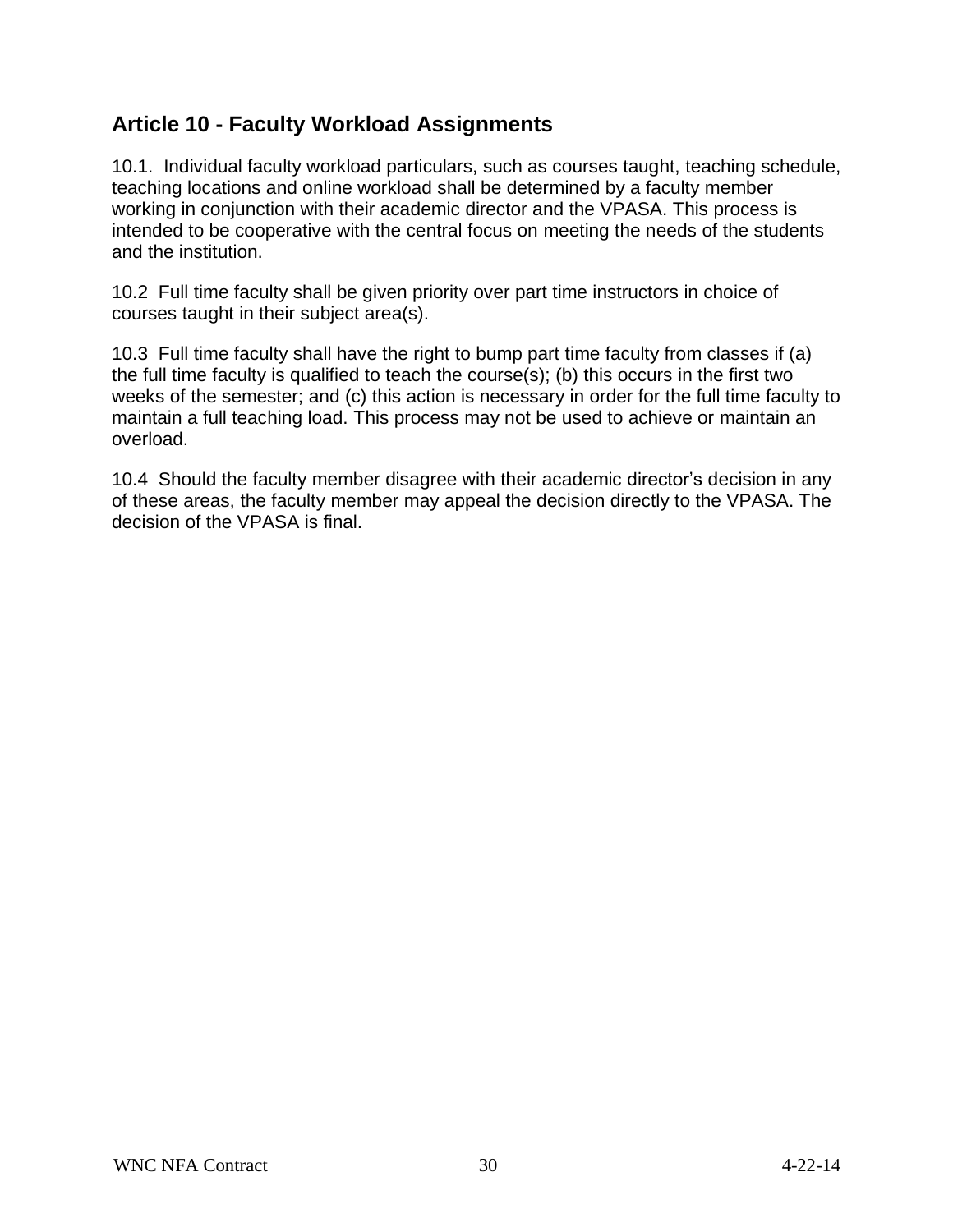## **Article11 – Academic Year and Instructional Days**

### 11.1 Academic Year

The academic year shall be defined by the academic calendar as approved by the President following the timely recommendation of the Faculty Senate and the Vice-President for Academic Affairs. Calendars are proposed in yearly blocks at the end of February. Therefore, a timely recommendation shall be made by the end of April of each year. In the absence of a timely recommendation, the President may determine the academic calendar. The calendar is approved 2 years in advance.

#### 11.2 Non-Instructional Days

Non-instructional days shall be used for carrying out other professional responsibilities (individual and group work) such as course and curriculum development or revision, student advising, laboratory maintenance, routine preventive shop maintenance, conducting educational research review and/or preparation of audio/visual computer assisted instructional aids, visitation of proposed clinical sites, professional development, etc. For counselors and librarians, non-instructional days may be used for counselor and library duties as well. Faculty are required to meet departmental and college obligations during non-instructional days.

## 11.3 Changes in Contract Assignments

11.3.1. Faculty shall be offered B or B+ (1-21 days @ the daily rate) contracts each year as provided for in the WNC Workload Policy.

11.3.2. Changes in contract assignments after the initial assignment which affect compensation and/or hours worked shall first be discussed between administration and the faculty member involved, seeking mutual agreement. If no agreement is reached following this discussion and exploration of alternatives, if any, suggested by the participants a final decision may be implemented at the discretion of administration. If administration chooses to exercise this option after failure to reach agreement through discussion, a minimum of three (3) months advance notice shall be given before any changes in contract takes effect. Nevertheless, it is recognized that it is in the best interests of WNC and the faculty if such changes are accomplished by mutual agreement.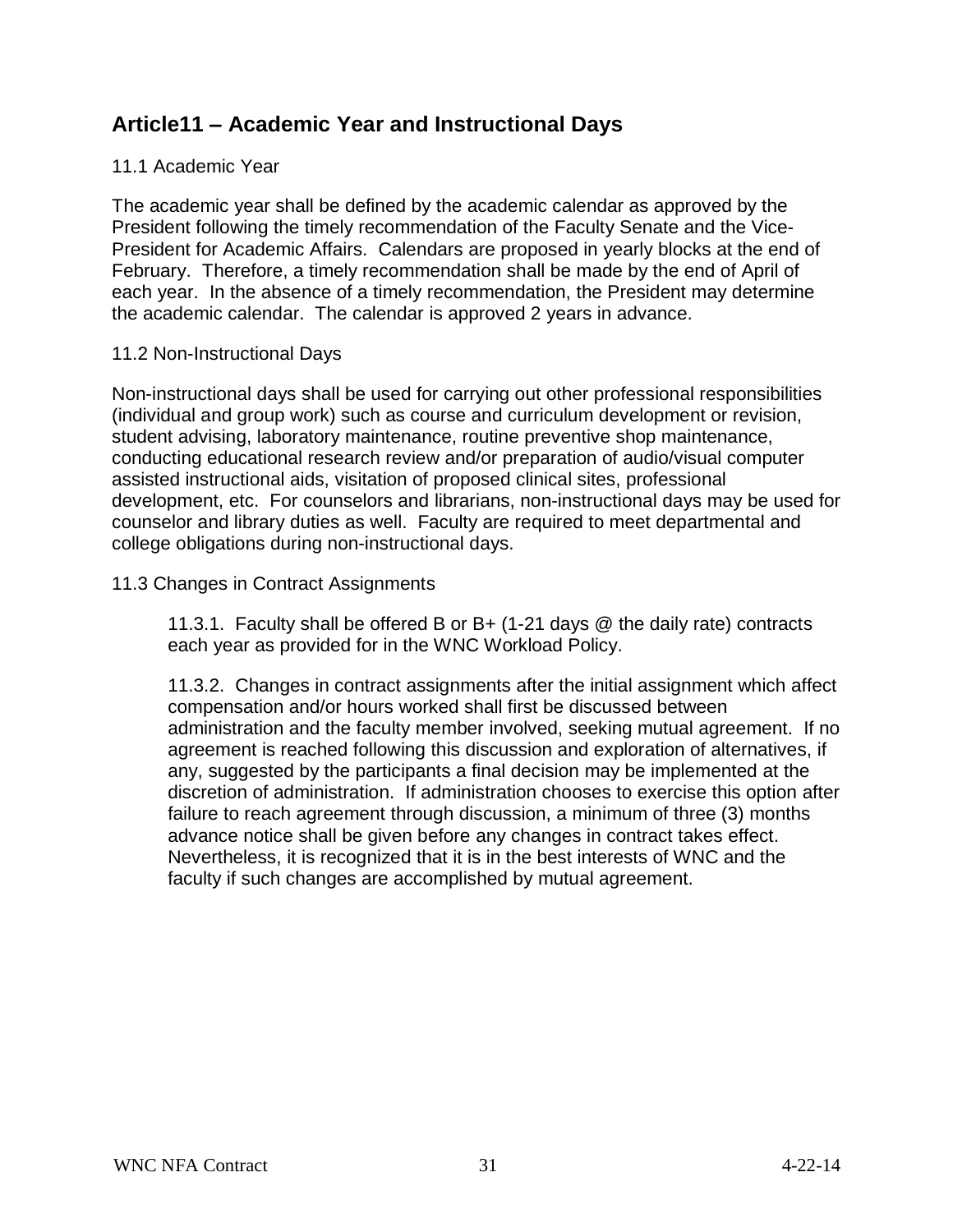## **Article 12 – Additions to the Workforce**

#### 12.1 Initial Consultation Process

12.1.1. Any recommendations to add to or replace a position in the academic faculty workforce, regardless of where initiated, shall be initially discussed with the full-time faculty from the affected discipline and the respective Academic Director before proceeding with the hiring/transfer process. Any recommendations made should be accompanied by data that supports the need to add or replace a position.

12.1.2. Based on the data presented, should the majority of the members of the academic discipline and the Academic Director agree that an academic faculty position should be filled, the position will be put forward as a recommendation to the VPASA as a possible new hire. Campus transfers will be considered before a search is initiated.

12.1.3. Should the majority of the members of the academic discipline and the Academic Director not agree that a position should be filled, a meeting shall be held with the Vice President of Academic and Student Affairs to determine the viability of such position. The Vice President of Academic and Student Affairs shall make the final recommendation, which will be forward to the President for final approval or disapproval.

12.1.4. The President shall communicate the final decision along with reasons for the final decision.

12.2 Consultation process for multiple academic positions

In the event that multiple academic positions are needed based on the procedures set forth in 12.1.1 and 12.1.2 above, the following process will be in place:

- 12.2.1. One member of each affected academic discipline, as well as their respective Academic Directors, shall meet to create a prioritized list of academic faculty positions to be transferred or hired.
- 12.2.2. The committee's recommendations shall be forwarded to the Vice President of Academic and Student Affairs for approval.
- 12.2.3. The Vice President of Academic and Student Affairs shall make the final recommendation, which will be forwarded to the President for final approval or disapproval.
- 12.2.4. The President shall communicate the final decision along with reasons for the final decision.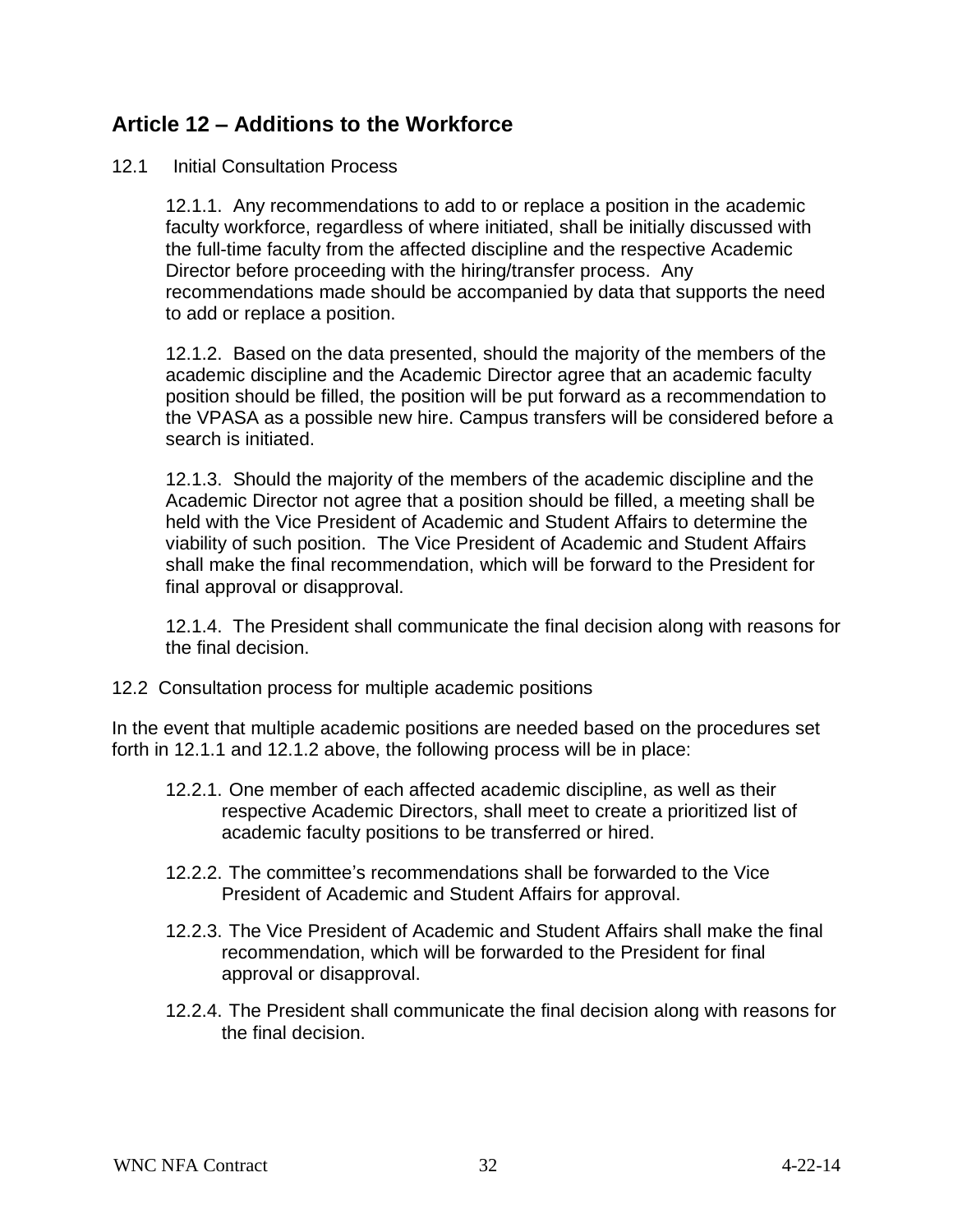#### 12.3 Faculty Position Searches Committee Recommendations

Immediately after the interview process is completed, the committee will invite the VPASA and the president to the committee meeting for the committee's discussion concerning the qualifications, strengths, and weaknesses of the final candidates and the committee's recommendations. Based on a review of qualifications, the screening committee will forward a ranked list of three (3) candidates with their strengths and weaknesses to the VPASA. At any point, a recommendation may include no candidate being put forward for the position. Should the committee recommend that no candidate be put forward for the position, the position shall be re-advertised to create a new pool of candidates. If the President appoints a candidate recommended by the committee, the process is complete. If the President does not appoint a recommended candidate, the President will explain this decision to the Vice President, who will explain it to the committee. The committee will then, at its discretion, either recommend other candidates from the existing pool or choose to re-advertise for the position.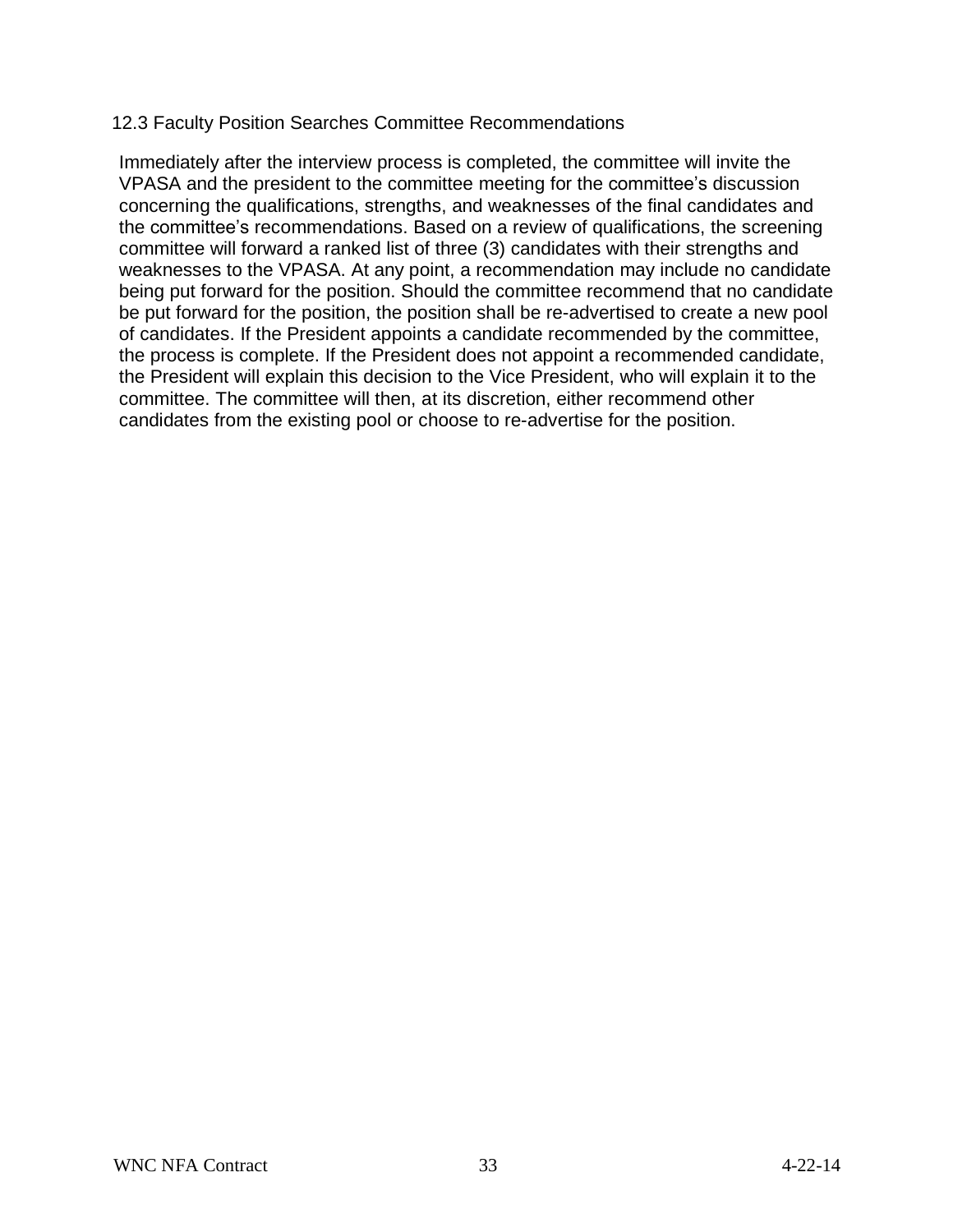# **Article 13 – Reassignment**

Faculty whose positions are related to programs that have been recommended for elimination for any reason, shall be considered for reassignment under the terms of this article.

13.1 Faculty may request reassignment after the reconsideration process is complete (NSHE Code Title 2, Chapter 5). This request must be made in writing to the VPASA within five (5) working days after the conclusion of the reconsideration process.

13.2. The appropriate Academic Director and the VPASA, in consultation with the faculty member, shall seek to retain the faculty at the faculty's current rank and standing by reassigning the faculty to teach adjacent or related academic programs or courses for which they are qualified. Consideration shall include availability of courses which the faculty is qualified to teach and the previous two years of the faculty's evaluations. Preference should be given to courses at the faculty member's principle campus.

13.3. Paragraph 13.2 above does not preclude reassignment to a non-academic position.

13.4. If the faculty member needs retraining or additional training that can be completed within one semester before the faculty member assumes the new position. Time and resources will be made available in order for this to occur.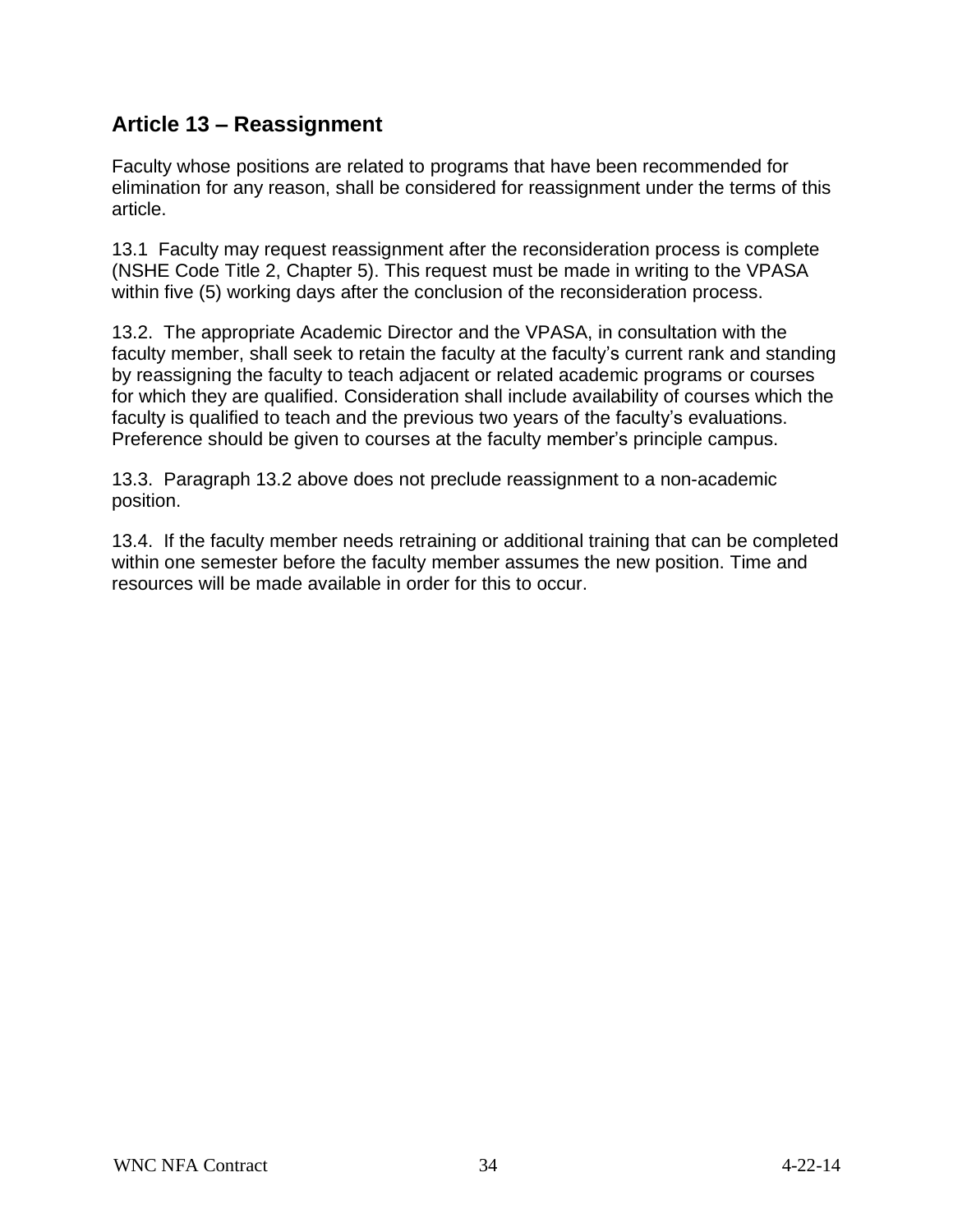# **Article 14 – Salary**

#### 14.1 Additional Compensation

Compensation for any work in addition to the "B" contract shall be determined in one of the following ways:

14.1.1. If additional work is based upon a fixed number of days as determined by the administration after consultation with the faculty member, the following formula will be used.

Faculty member's base salary/171 = daily rate The daily rate multiplied by the number of days beyond the "B" contract shall equal the additional compensation.

14.1.2. If the additional work is based upon completion of a project or assignment and not on a fixed number of days, compensation shall be at a negotiated rate between the faculty member and the appropriate director/vicepresident.

14.2 Movement on the Salary Schedule

Provisions for movement within the Community College Academic Salary Schedule are provided in the Board of Regents Handbook. The Professional Advancement Policy and Procedures, as well as forms, can be found on the HR website. The WNC Administration will work to establish a more equitable placement on the salary schedule.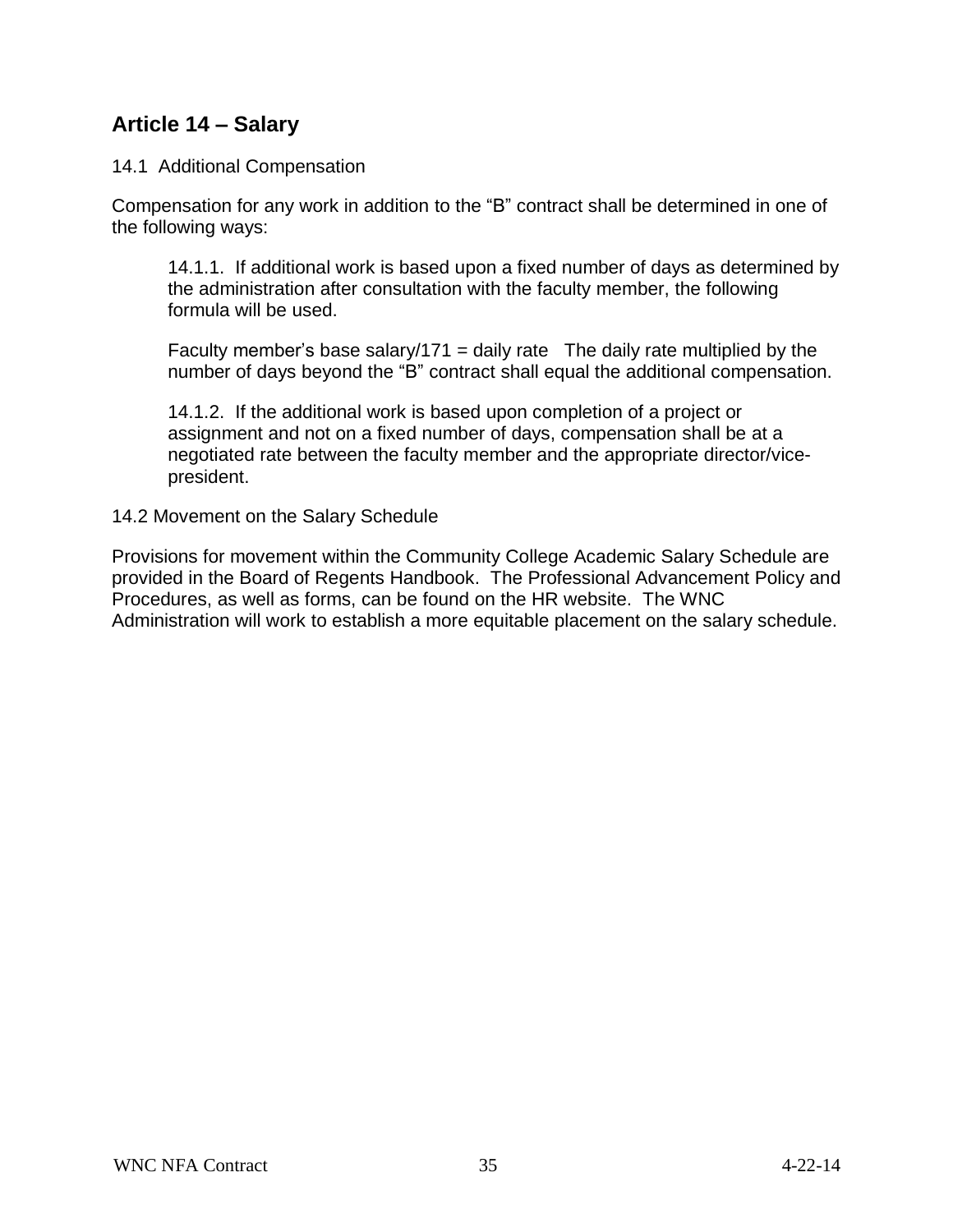# **Article 15– Benefits**

15.1 WNC will provide a level of benefits to faculty members covered by this Contract that is equivalent to the level of benefits provided to all NSHE academic faculty.

15.2 At such times as WNC has the opportunity to select or recommend representatives to any NSHE committee which may consider issues related to compensation and/or benefits of academic faculty, WNC will select or recommend at least one member of the academic faculty to serve on such committee.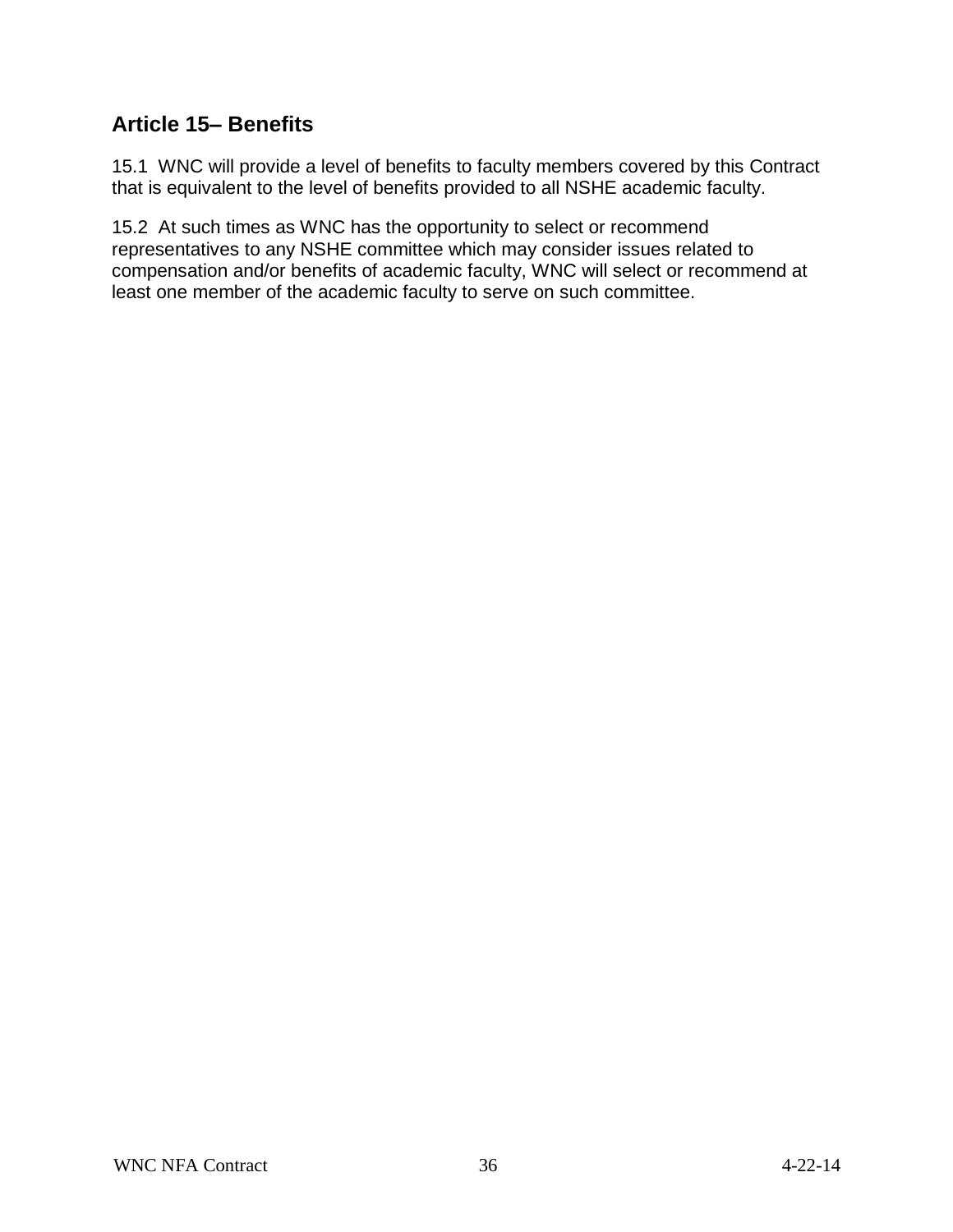## **Article 16 Emergency/Temporary Faculty Appointments Applied to Tenure**

Any emergency or non-tenure track faculty who serves continuously for two years and who is hired in a tenure track position, is entitled to have the second year counted toward tenure.